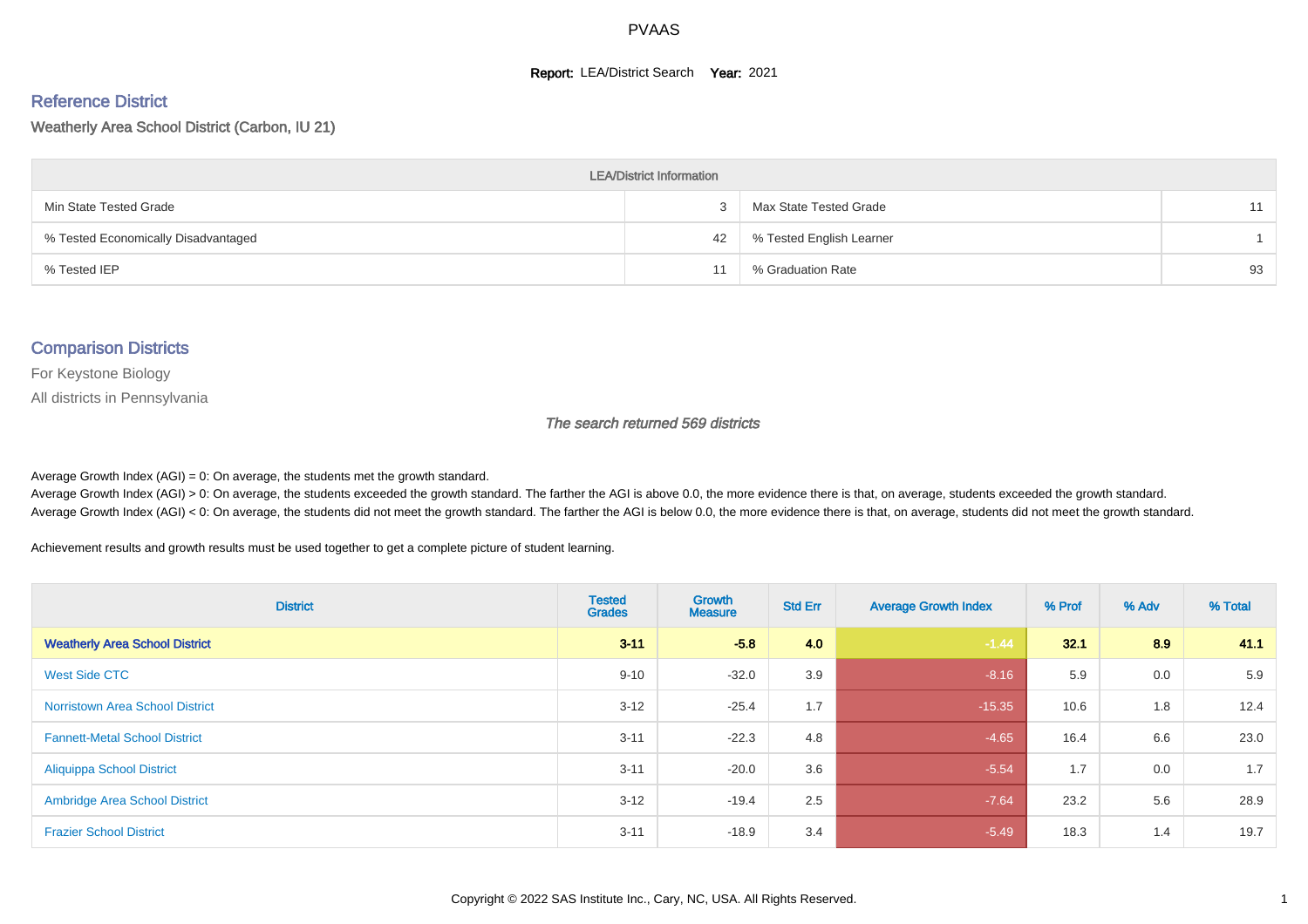| <b>District</b>                                    | <b>Tested</b><br><b>Grades</b> | <b>Growth</b><br><b>Measure</b> | <b>Std Err</b> | <b>Average Growth Index</b> | % Prof | % Adv   | % Total |
|----------------------------------------------------|--------------------------------|---------------------------------|----------------|-----------------------------|--------|---------|---------|
| <b>Weatherly Area School District</b>              | $3 - 11$                       | $-5.8$                          | 4.0            | $-1.44$                     | 32.1   | 8.9     | 41.1    |
| <b>Big Beaver Falls Area School District</b>       | $3 - 11$                       | $-17.9$                         | 2.8            | $-6.27$                     | 9.4    | $2.8\,$ | 12.2    |
| <b>Muhlenberg School District</b>                  | $3 - 10$                       | $-17.8$                         | 1.9            | $-9.34$                     | 12.4   | 4.6     | 17.0    |
| <b>York City School District</b>                   | $3-12$                         | $-17.7$                         | 1.8            | $-10.05$                    | 3.2    | 0.7     | 3.9     |
| <b>Cheltenham School District</b>                  | $3 - 11$                       | $-17.6$                         | 2.0            | $-8.74$                     | 24.4   | 8.3     | 32.6    |
| Imhotep Institute Charter High School              | $9 - 11$                       | $-17.6$                         | 5.8            | $-3.03$                     | 15.4   | 0.0     | 15.4    |
| <b>Williamsburg Community School District</b>      | $3 - 11$                       | $-16.9$                         | 4.1            | $-4.14$                     | 22.4   | 0.0     | 22.4    |
| <b>Allentown City School District</b>              | $3 - 12$                       | $-16.9$                         | 1.4            | $-12.37$                    | 5.9    | 0.4     | 6.3     |
| <b>Chartiers-Houston School District</b>           | $3 - 10$                       | $-16.5$                         | 3.5            | $-4.79$                     | 26.3   | 6.6     | 32.9    |
| Meyersdale Area School District                    | $3 - 11$                       | $-16.1$                         | 3.3            | $-4.94$                     | 20.3   | 5.8     | 26.1    |
| <b>Washington School District</b>                  | $3 - 11$                       | $-15.9$                         | 2.9            | $-5.44$                     | 12.9   | 1.7     | 14.7    |
| <b>North Hills School District</b>                 | $3 - 11$                       | $-15.8$                         | 1.8            | $-8.84$                     | 26.4   | 19.8    | 46.2    |
| La Academia Partnership Charter School             | $6 - 11$                       | $-15.5$                         | 5.7            | $-2.70$                     | 2.3    | $0.0\,$ | 2.3     |
| <b>Turkeyfoot Valley Area School District</b>      | $3 - 12$                       | $-15.4$                         | 5.8            | $-2.66$                     | 3.8    | 3.8     | 7.6     |
| <b>Lincoln Park Performing Arts Charter School</b> | $7 - 11$                       | $-14.9$                         | 2.7            | $-5.45$                     | 39.3   | 8.9     | 48.2    |
| Philadelphia Academy Charter School                | $3 - 11$                       | $-14.7$                         | 2.7            | $-5.42$                     | 21.6   | 3.9     | 25.5    |
| <b>Hanover Area School District</b>                | $3 - 11$                       | $-14.7$                         | 4.7            | $-3.13$                     | 12.1   | 3.0     | 15.2    |
| <b>Executive Education Academy Charter School</b>  | $3 - 10$                       | $-14.6$                         | 3.0            | $-4.81$                     | 8.5    | 1.2     | 9.8     |
| <b>Shade-Central City School District</b>          | $3 - 11$                       | $-14.6$                         | 4.0            | $-3.68$                     | 9.6    | 0.0     | 9.6     |
| <b>Northwestern School District</b>                | $3 - 11$                       | $-14.6$                         | 3.2            | $-4.51$                     | 32.5   | 13.7    | 46.2    |
| <b>Butler Area School District</b>                 | $3 - 11$                       | $-14.1$                         | 1.5            | $-9.60$                     | 26.4   | 11.1    | 37.5    |
| <b>Greater Latrobe School District</b>             | $3 - 11$                       | $-14.1$                         | 2.0            | $-7.14$                     | 41.0   | 12.6    | 53.6    |
| <b>California Area School District</b>             | $3 - 10$                       | $-13.7$                         | 4.5            | $-3.06$                     | 41.7   | 16.7    | 58.3    |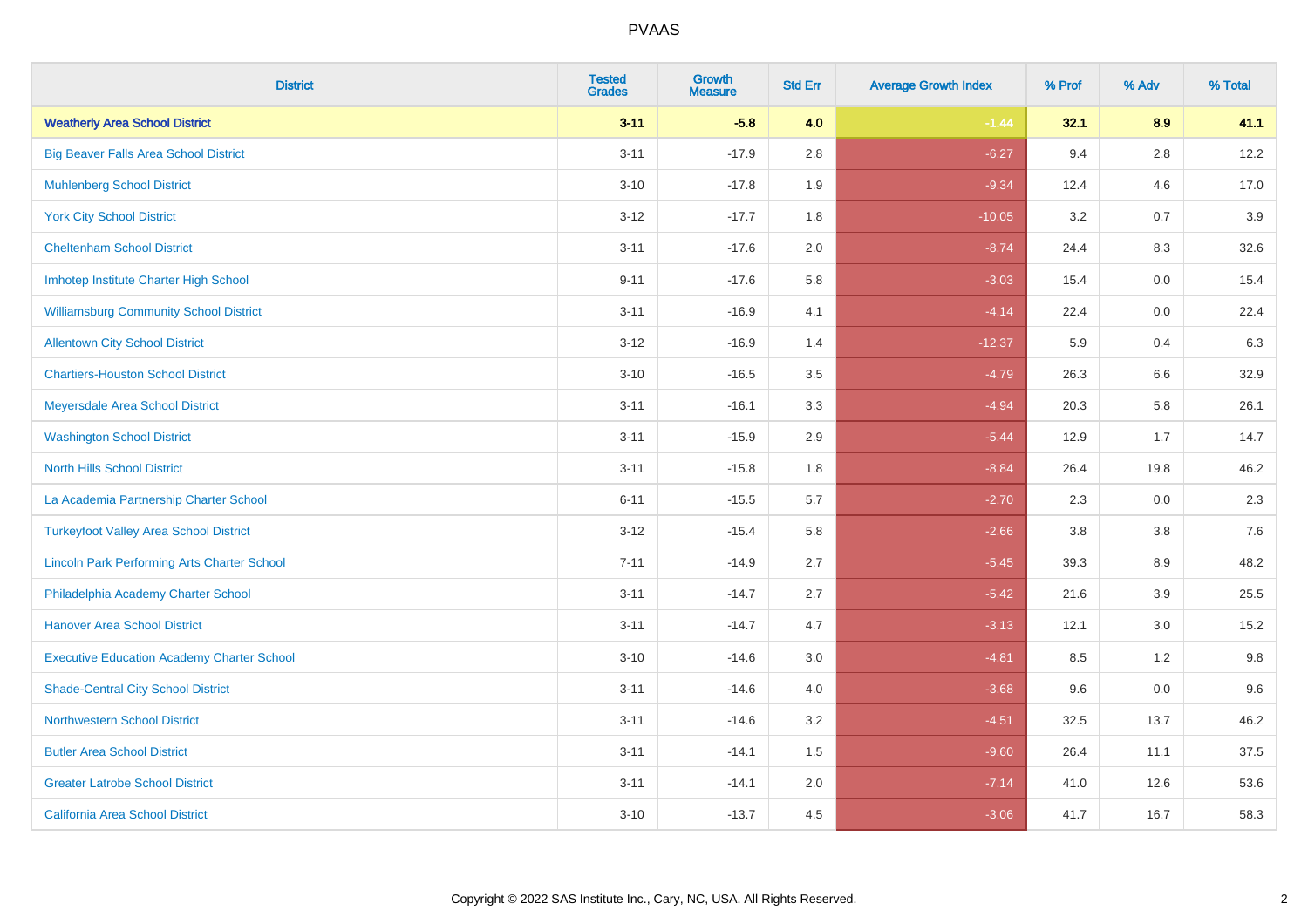| <b>District</b>                                | <b>Tested</b><br><b>Grades</b> | <b>Growth</b><br><b>Measure</b> | <b>Std Err</b> | <b>Average Growth Index</b> | % Prof | % Adv   | % Total |
|------------------------------------------------|--------------------------------|---------------------------------|----------------|-----------------------------|--------|---------|---------|
| <b>Weatherly Area School District</b>          | $3 - 11$                       | $-5.8$                          | 4.0            | $-1.44$                     | 32.1   | 8.9     | 41.1    |
| <b>New Castle Area School District</b>         | $3 - 12$                       | $-13.6$                         | 2.3            | $-5.99$                     | 17.6   | $2.0\,$ | 19.5    |
| <b>Central Fulton School District</b>          | $3 - 11$                       | $-13.3$                         | 3.2            | $-4.20$                     | 18.1   | 9.7     | 27.8    |
| <b>Panther Valley School District</b>          | $3-12$                         | $-13.3$                         | 3.2            | $-4.10$                     | 31.5   | 4.1     | 35.6    |
| <b>Greenville Area School District</b>         | $3 - 11$                       | $-13.2$                         | 3.0            | $-4.45$                     | 32.1   | 4.6     | 36.7    |
| Morrisville Borough School District            | $3 - 11$                       | $-13.1$                         | 3.7            | $-3.52$                     | 4.9    | 1.6     | 6.6     |
| <b>Tussey Mountain School District</b>         | $3 - 12$                       | $-13.0$                         | 3.3            | $-3.93$                     | 11.1   | 3.2     | 14.3    |
| <b>Riverview School District</b>               | $3 - 11$                       | $-13.0$                         | 4.0            | $-3.29$                     | 43.1   | 7.8     | 51.0    |
| <b>Pittsburgh School District</b>              | $3 - 11$                       | $-13.0$                         | 1.1            | $-12.25$                    | 16.1   | 6.5     | 22.6    |
| <b>Tacony Academy Charter School</b>           | $3 - 11$                       | $-12.9$                         | 3.3            | $-3.90$                     | 8.6    | 1.4     | 10.0    |
| <b>Central Cambria School District</b>         | $3 - 11$                       | $-12.7$                         | 2.3            | $-5.61$                     | 19.4   | 7.4     | 26.9    |
| <b>Neshannock Township School District</b>     | $3 - 10$                       | $-12.5$                         | 2.7            | $-4.73$                     | 29.0   | 13.0    | 42.0    |
| <b>Ellwood City Area School District</b>       | $3 - 11$                       | $-12.5$                         | 3.1            | $-4.00$                     | 26.7   | 8.7     | 35.4    |
| <b>Southmoreland School District</b>           | $3 - 11$                       | $-12.5$                         | 3.1            | $-4.04$                     | 33.3   | 15.5    | 48.8    |
| <b>Wilkes-Barre Area School District</b>       | $3 - 11$                       | $-12.4$                         | 2.4            | $-5.18$                     | 14.2   | 3.7     | 17.9    |
| <b>Hanover Public School District</b>          | $3 - 11$                       | $-12.4$                         | 2.7            | $-4.50$                     | 22.7   | $6.2\,$ | 28.9    |
| <b>Girard School District</b>                  | $3 - 11$                       | $-12.3$                         | 2.6            | $-4.76$                     | 29.7   | 18.9    | 48.6    |
| <b>Dunmore School District</b>                 | $3 - 11$                       | $-12.2$                         | 2.7            | $-4.51$                     | 15.0   | 5.3     | 20.4    |
| <b>Mcguffey School District</b>                | $3 - 11$                       | $-12.1$                         | 3.0            | $-4.06$                     | 12.8   | 5.9     | 18.6    |
| Jefferson-Morgan School District               | $3 - 10$                       | $-12.0$                         | 3.9            | $-3.09$                     | 28.6   | 6.1     | 34.7    |
| <b>West Mifflin Area School District</b>       | $3-12$                         | $-11.9$                         | 2.5            | $-4.77$                     | 15.9   | 4.0     | 19.9    |
| <b>Windber Area School District</b>            | $3 - 11$                       | $-11.9$                         | 3.0            | $-3.94$                     | 41.0   | 10.3    | 51.3    |
| Lehigh Valley Charter High School For The Arts | $9 - 10$                       | $-11.8$                         | 2.5            | $-4.76$                     | 28.9   | 5.7     | 34.6    |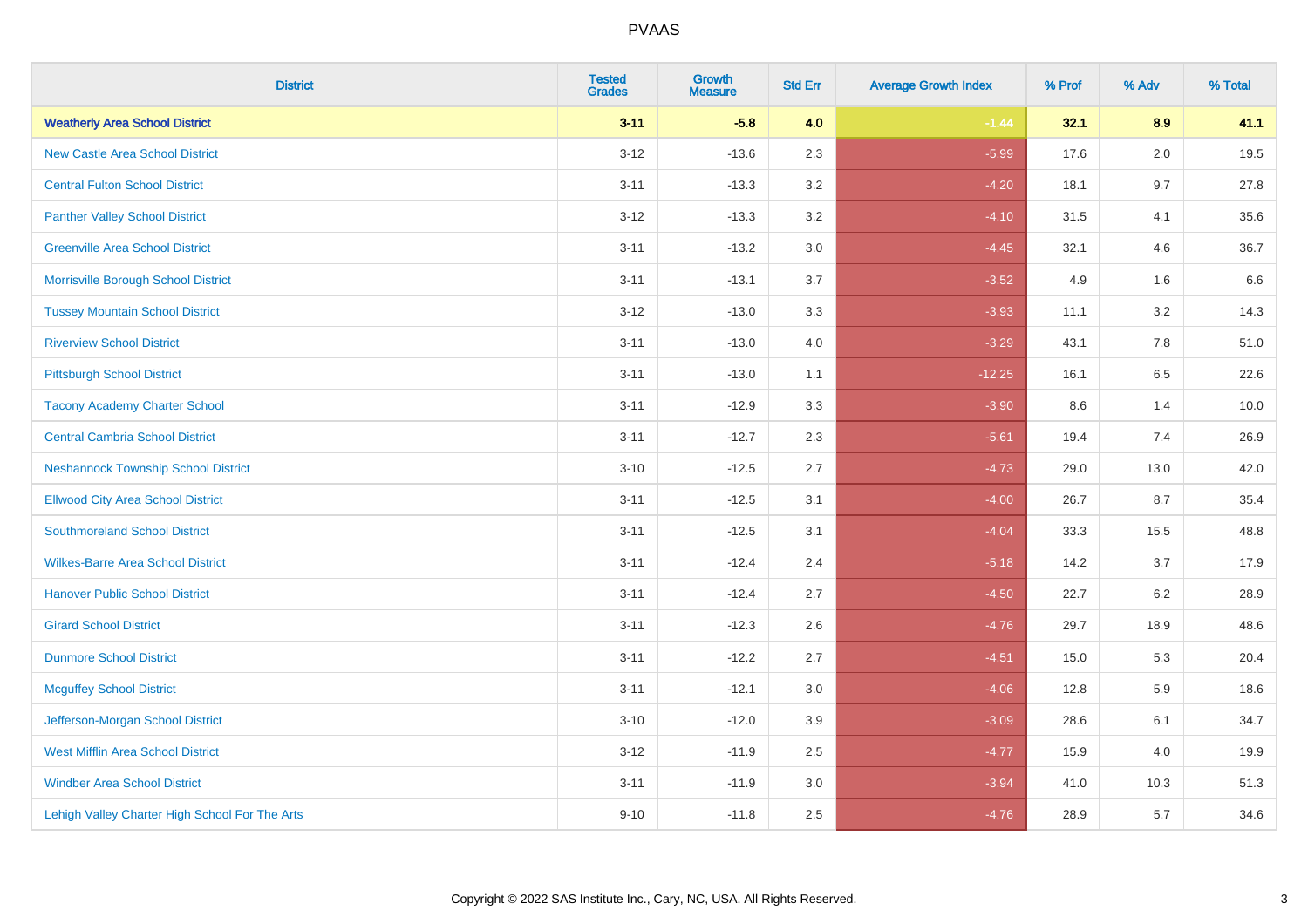| <b>District</b>                               | <b>Tested</b><br><b>Grades</b> | <b>Growth</b><br><b>Measure</b> | <b>Std Err</b> | <b>Average Growth Index</b> | % Prof | % Adv   | % Total |
|-----------------------------------------------|--------------------------------|---------------------------------|----------------|-----------------------------|--------|---------|---------|
| <b>Weatherly Area School District</b>         | $3 - 11$                       | $-5.8$                          | 4.0            | $-1.44$                     | 32.1   | 8.9     | 41.1    |
| <b>Derry Area School District</b>             | $3 - 11$                       | $-11.8$                         | 2.6            | $-4.53$                     | 34.8   | 6.1     | 40.9    |
| <b>Moniteau School District</b>               | $3 - 11$                       | $-11.8$                         | 2.9            | $-4.07$                     | 22.6   | $5.0\,$ | 27.6    |
| Jefferson County-Dubois AVTS                  | $9 - 11$                       | $-11.7$                         | 3.1            | $-3.72$                     | 17.6   | 2.8     | 20.4    |
| <b>Williamsport Area School District</b>      | $3 - 11$                       | $-11.7$                         | 1.4            | $-8.29$                     | 18.2   | 10.5    | 28.7    |
| <b>Forbes Road School District</b>            | $3 - 11$                       | $-11.5$                         | 4.7            | $-2.43$                     | 23.1   | 10.3    | 33.3    |
| <b>Old Forge School District</b>              | $3 - 12$                       | $-11.3$                         | 3.1            | $-3.62$                     | 28.6   | 13.2    | 41.8    |
| <b>Burgettstown Area School District</b>      | $3 - 11$                       | $-11.2$                         | 3.2            | $-3.46$                     | 16.0   | 2.7     | 18.7    |
| <b>Mid Valley School District</b>             | $3 - 10$                       | $-11.1$                         | 2.7            | $-4.07$                     | 28.3   | 8.1     | 36.4    |
| Lackawanna Trail School District              | $3 - 10$                       | $-11.0$                         | 3.3            | $-3.35$                     | 13.1   | 18.0    | 31.2    |
| <b>York Co School Of Technology</b>           | $9 - 12$                       | $-10.9$                         | 1.6            | $-6.79$                     | 22.6   | 4.0     | 26.6    |
| <b>East Lycoming School District</b>          | $3 - 11$                       | $-10.9$                         | 2.1            | $-5.08$                     | 22.5   | 8.2     | 30.8    |
| Jim Thorpe Area School District               | $3 - 11$                       | $-10.9$                         | 2.4            | $-4.48$                     | 19.5   | 6.0     | 25.5    |
| <b>Ligonier Valley School District</b>        | $3 - 11$                       | $-10.8$                         | 3.1            | $-3.43$                     | 34.1   | 5.8     | 39.9    |
| <b>General Mclane School District</b>         | $3 - 11$                       | $-10.7$                         | 2.4            | $-4.40$                     | 34.0   | 15.6    | 49.6    |
| <b>Mohawk Area School District</b>            | $3 - 11$                       | $-10.5$                         | 2.8            | $-3.75$                     | 35.1   | 10.6    | 45.7    |
| <b>Kennett Consolidated School District</b>   | $3 - 11$                       | $-10.4$                         | 1.7            | $-6.27$                     | 28.7   | 14.0    | 42.7    |
| <b>Commodore Perry School District</b>        | $3 - 11$                       | $-10.4$                         | 4.5            | $-2.30$                     | 29.4   | 5.9     | 35.3    |
| <b>Hempfield Area School District</b>         | $3 - 12$                       | $-10.2$                         | 1.6            | $-6.37$                     | 28.1   | 19.2    | 47.3    |
| <b>Scranton School District</b>               | $3 - 12$                       | $-10.1$                         | 2.5            | $-4.04$                     | 20.0   | 7.7     | 27.7    |
| <b>Milton Area School District</b>            | $3 - 11$                       | $-10.1$                         | 2.5            | $-4.04$                     | 23.0   | 11.3    | 34.2    |
| <b>Lancaster School District</b>              | $3 - 12$                       | $-10.0$                         | 1.4            | $-7.22$                     | 9.0    | 3.9     | 12.8    |
| <b>Clarion-Limestone Area School District</b> | $3 - 12$                       | $-10.0$                         | 3.6            | $-2.76$                     | 28.3   | 20.0    | 48.3    |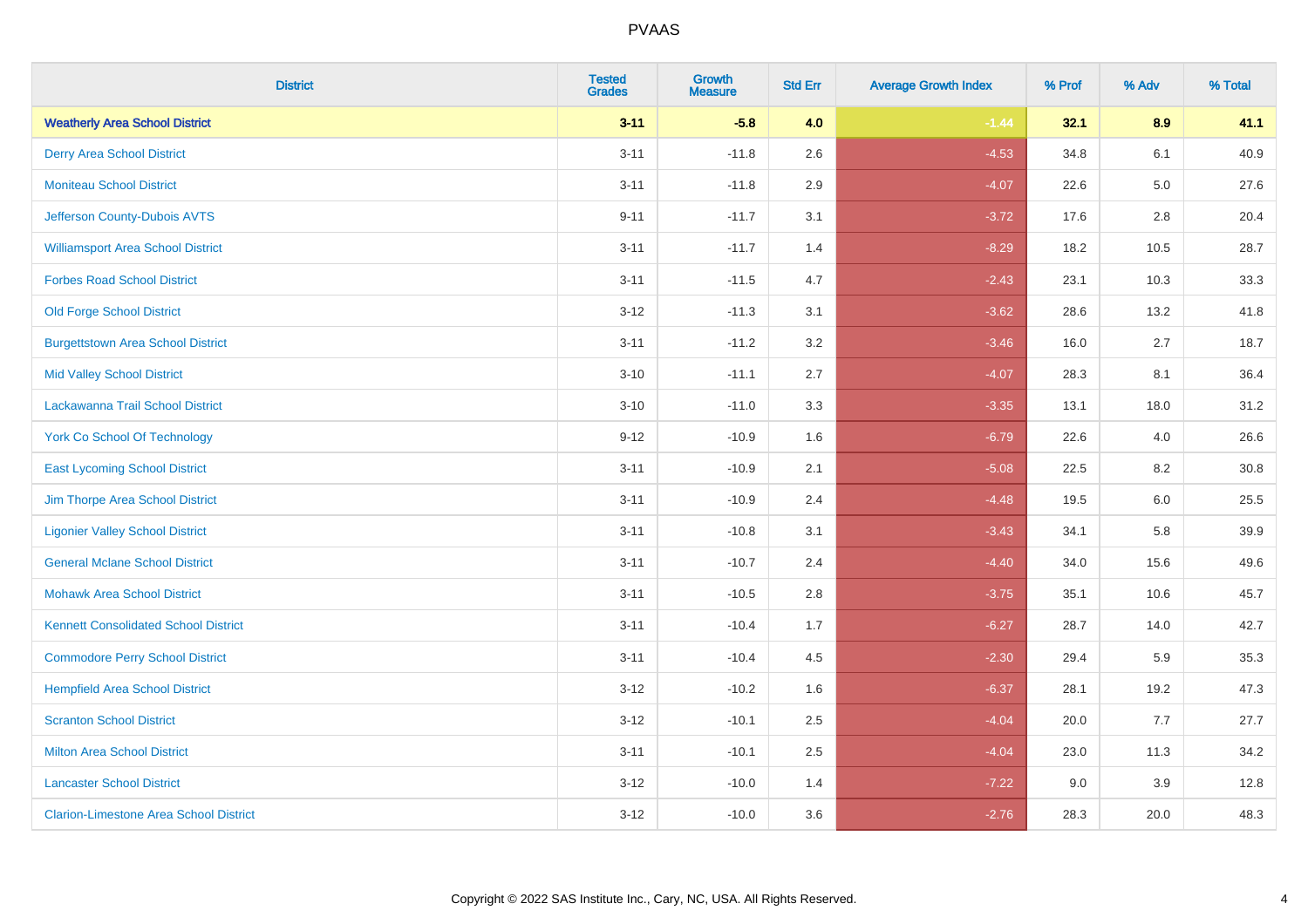| <b>District</b>                                | <b>Tested</b><br><b>Grades</b> | <b>Growth</b><br><b>Measure</b> | <b>Std Err</b> | <b>Average Growth Index</b> | % Prof | % Adv   | % Total |
|------------------------------------------------|--------------------------------|---------------------------------|----------------|-----------------------------|--------|---------|---------|
| <b>Weatherly Area School District</b>          | $3 - 11$                       | $-5.8$                          | 4.0            | $-1.44$                     | 32.1   | 8.9     | 41.1    |
| <b>Deer Lakes School District</b>              | $3 - 11$                       | $-10.0$                         | 2.5            | $-4.02$                     | 27.7   | $9.9\,$ | 37.6    |
| <b>Lawrence County CTC</b>                     | $10 - 11$                      | $-9.8$                          | 3.7            | $-2.68$                     | 7.3    | 0.0     | 7.3     |
| <b>Big Spring School District</b>              | $3 - 11$                       | $-9.8$                          | 2.3            | $-4.32$                     | 23.6   | 12.9    | 36.5    |
| <b>West York Area School District</b>          | $3 - 12$                       | $-9.8$                          | 2.7            | $-3.57$                     | 21.9   | 10.9    | 32.8    |
| <b>Mastery Charter School - Gratz Campus</b>   | $7 - 10$                       | $-9.5$                          | 4.6            | $-2.09$                     | 0.0    | 3.4     | 3.4     |
| Jamestown Area School District                 | $3 - 11$                       | $-9.5$                          | 4.1            | $-2.33$                     | 41.5   | 4.9     | 46.3    |
| <b>Antietam School District</b>                | $3 - 10$                       | $-9.5$                          | 3.7            | $-2.57$                     | 20.9   | 1.5     | 22.4    |
| <b>Coatesville Area School District</b>        | $3 - 11$                       | $-9.5$                          | 1.6            | $-5.81$                     | 12.8   | 3.3     | 16.2    |
| <b>Plum Borough School District</b>            | $3 - 11$                       | $-9.4$                          | 2.4            | $-3.98$                     | 32.9   | 27.4    | 60.4    |
| Insight PA Cyber Charter School                | $3 - 11$                       | $-9.4$                          | 5.8            | $-1.62$                     | 25.6   | 4.6     | 30.2    |
| <b>Western Beaver County School District</b>   | $3 - 11$                       | $-9.3$                          | 4.2            | $-2.20$                     | 45.1   | 3.9     | 49.0    |
| <b>Carbon Career &amp; Technical Institute</b> | $9 - 11$                       | $-9.3$                          | 3.2            | $-2.92$                     | 19.6   | 2.2     | 21.7    |
| <b>Chartiers Valley School District</b>        | $3 - 11$                       | $-9.1$                          | 2.1            | $-4.23$                     | 20.7   | 17.4    | 38.0    |
| <b>South Park School District</b>              | $3 - 11$                       | $-8.8$                          | 2.5            | $-3.46$                     | 28.1   | 17.0    | 45.2    |
| <b>Grove City Area School District</b>         | $3-12$                         | $-8.8$                          | 2.3            | $-3.89$                     | 25.6   | 16.4    | 42.0    |
| <b>Trinity Area School District</b>            | $3 - 11$                       | $-8.7$                          | 1.8            | $-4.87$                     | 20.9   | 9.8     | 30.8    |
| <b>Union City Area School District</b>         | $3 - 12$                       | $-8.7$                          | 3.3            | $-2.59$                     | 29.7   | 10.9    | 40.6    |
| <b>Shanksville-Stonycreek School District</b>  | $3 - 10$                       | $-8.6$                          | 5.5            | $-1.55$                     | 17.6   | 23.5    | 41.2    |
| Southern Columbia Area School District         | $3 - 11$                       | $-8.5$                          | 3.0            | $-2.83$                     | 30.5   | 12.8    | 43.3    |
| <b>Interboro School District</b>               | $3 - 12$                       | $-8.4$                          | 2.0            | $-4.27$                     | 27.6   | 6.4     | 34.1    |
| <b>Montoursville Area School District</b>      | $3 - 12$                       | $-8.4$                          | 2.6            | $-3.17$                     | 38.8   | 18.2    | 57.0    |
| Salisbury-Elk Lick School District             | $3 - 11$                       | $-8.4$                          | 5.8            | $-1.45$                     | 33.3   | 5.6     | 38.9    |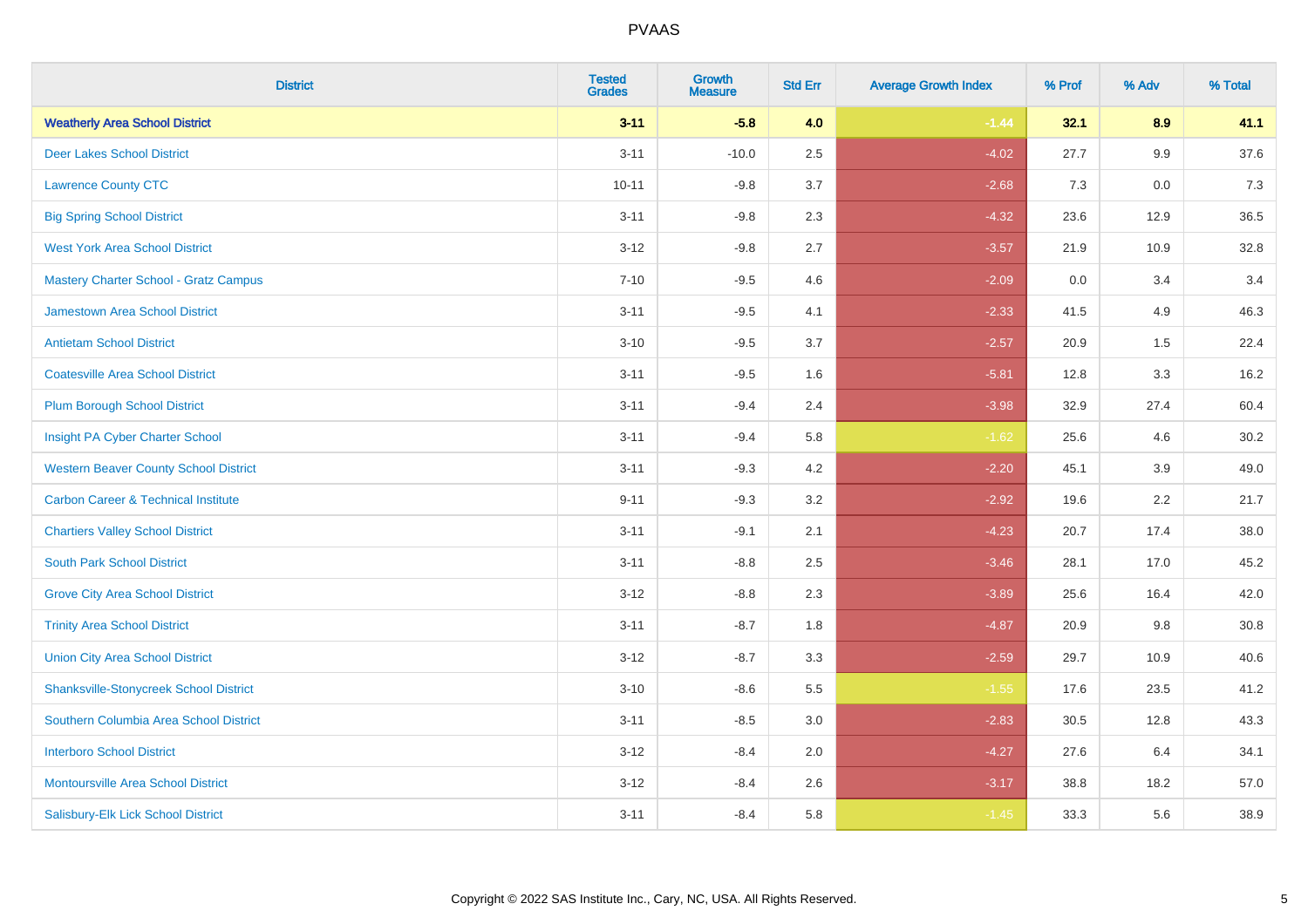| <b>District</b>                               | <b>Tested</b><br><b>Grades</b> | <b>Growth</b><br><b>Measure</b> | <b>Std Err</b> | <b>Average Growth Index</b> | % Prof | % Adv   | % Total |
|-----------------------------------------------|--------------------------------|---------------------------------|----------------|-----------------------------|--------|---------|---------|
| <b>Weatherly Area School District</b>         | $3 - 11$                       | $-5.8$                          | 4.0            | $-1.44$                     | 32.1   | 8.9     | 41.1    |
| <b>Shikellamy School District</b>             | $3 - 10$                       | $-8.3$                          | 2.4            | $-3.42$                     | 20.8   | 18.5    | 39.2    |
| <b>Achievement House Charter School</b>       | $7 - 11$                       | $-8.2$                          | 3.6            | $-2.28$                     | 16.7   | 2.8     | 19.4    |
| <b>Pittston Area School District</b>          | $3 - 11$                       | $-8.2$                          | 2.2            | $-3.75$                     | 26.7   | 14.8    | 41.5    |
| <b>West Greene School District</b>            | $3 - 11$                       | $-8.1$                          | 3.9            | $-2.08$                     | 31.0   | 11.9    | 42.9    |
| Boys Latin Of Philadelphia Charter School     | $6 - 12$                       | $-8.0$                          | 2.7            | $-3.02$                     | 1.4    | 0.0     | 1.4     |
| <b>Jenkintown School District</b>             | $3 - 11$                       | $-7.9$                          | 4.1            | $-1.92$                     | 34.1   | 27.3    | 61.4    |
| <b>Mount Carmel Area School District</b>      | $3 - 11$                       | $-7.9$                          | 2.3            | $-3.38$                     | 18.2   | 4.4     | 22.6    |
| Philadelphia City School District             | $3-12$                         | $-7.8$                          | 0.6            | $-13.43$                    | 16.4   | 6.5     | 22.9    |
| <b>Somerset Area School District</b>          | $3 - 11$                       | $-7.6$                          | 2.4            | $-3.17$                     | 21.0   | 14.5    | 35.5    |
| <b>Octorara Area School District</b>          | $3 - 11$                       | $-7.5$                          | 3.2            | $-2.35$                     | 26.1   | 17.0    | 43.2    |
| <b>Redbank Valley School District</b>         | $3 - 11$                       | $-7.5$                          | 3.1            | $-2.41$                     | 12.4   | 10.6    | 23.1    |
| <b>Blairsville-Saltsburg School District</b>  | $3 - 11$                       | $-7.5$                          | 2.8            | $-2.67$                     | 20.1   | $8.2\,$ | 28.3    |
| <b>Bristol Township School District</b>       | $3 - 11$                       | $-7.4$                          | 1.4            | $-5.32$                     | 13.8   | 4.6     | 18.4    |
| <b>West Middlesex Area School District</b>    | $3 - 10$                       | $-7.4$                          | 3.5            | $-2.11$                     | 32.0   | 9.6     | 41.6    |
| Lincoln Leadership Academy Charter School     | $3 - 12$                       | $-7.4$                          | 3.7            | $-1.99$                     | 6.4    | 2.1     | 8.5     |
| Catasauqua Area School District               | $3 - 12$                       | $-7.3$                          | 2.8            | $-2.58$                     | 27.1   | 11.2    | 38.3    |
| <b>Innovative Arts Academy Charter School</b> | $6 - 11$                       | $-7.2$                          | 2.5            | $-2.83$                     | 2.0    | 0.0     | 2.0     |
| <b>Keystone Oaks School District</b>          | $3 - 11$                       | $-7.2$                          | 2.3            | $-3.14$                     | 30.0   | 11.1    | 41.0    |
| Karns City Area School District               | $3 - 11$                       | $-7.2$                          | 2.6            | $-2.71$                     | 26.4   | 20.8    | 47.2    |
| <b>Columbia-Montour AVTS</b>                  | $9 - 10$                       | $-7.1$                          | 2.8            | $-2.52$                     | 19.5   | 3.2     | 22.7    |
| <b>Carmichaels Area School District</b>       | $3 - 10$                       | $-7.0$                          | 3.1            | $-2.30$                     | 17.8   | 9.6     | 27.4    |
| <b>Sto-Rox School District</b>                | $3 - 10$                       | $-7.0$                          | 3.5            | $-1.99$                     | 3.2    | 0.0     | 3.2     |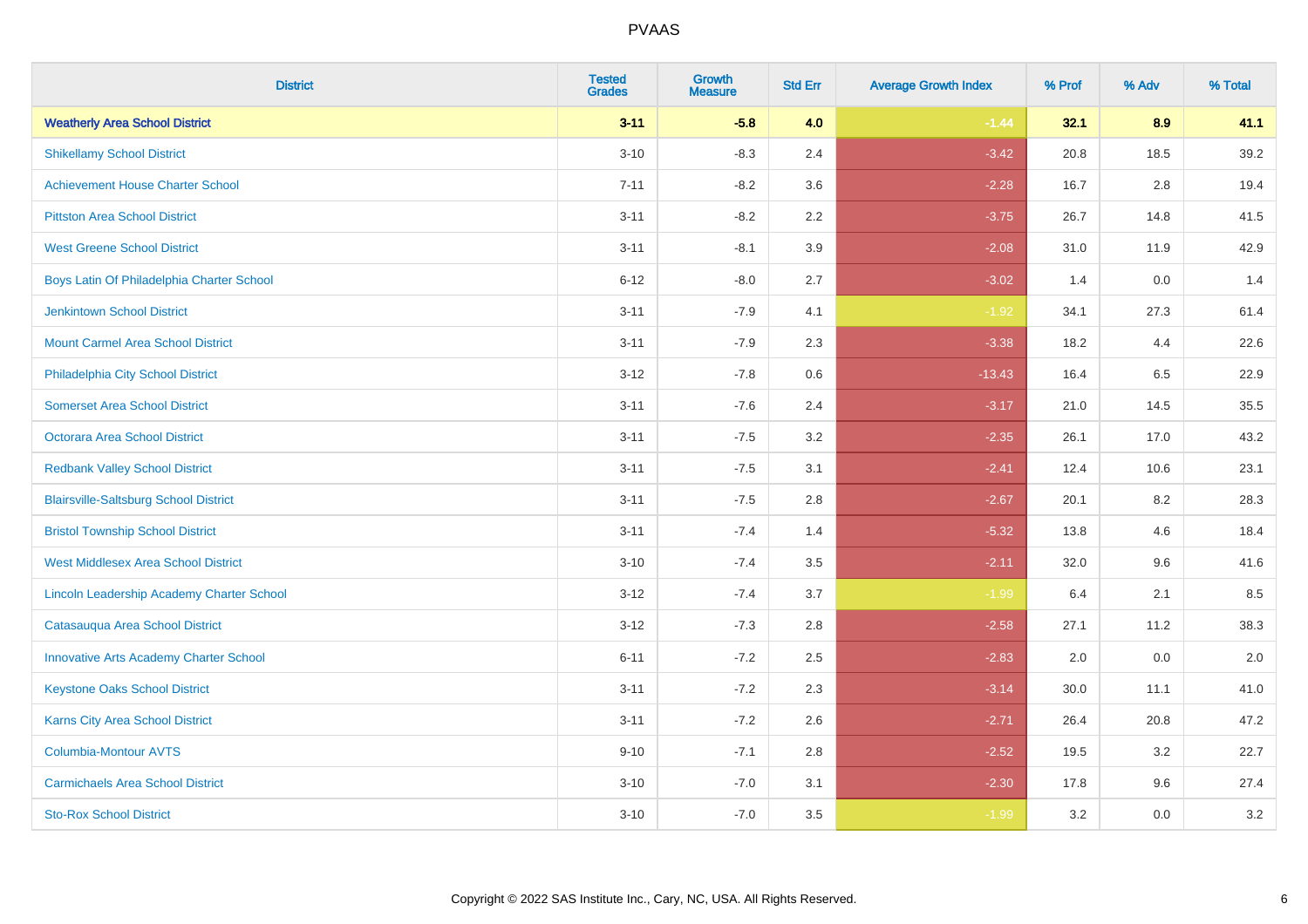| <b>District</b>                                        | <b>Tested</b><br><b>Grades</b> | <b>Growth</b><br><b>Measure</b> | <b>Std Err</b> | <b>Average Growth Index</b> | % Prof | % Adv | % Total |
|--------------------------------------------------------|--------------------------------|---------------------------------|----------------|-----------------------------|--------|-------|---------|
| <b>Weatherly Area School District</b>                  | $3 - 11$                       | $-5.8$                          | 4.0            | $-1.44$                     | 32.1   | 8.9   | 41.1    |
| <b>Berwick Area School District</b>                    | $3 - 11$                       | $-6.9$                          | 2.4            | $-2.84$                     | 22.3   | 11.5  | 33.8    |
| <b>Richland School District</b>                        | $3 - 11$                       | $-6.9$                          | 2.6            | $-2.63$                     | 40.1   | 20.9  | 61.0    |
| <b>Greensburg Salem School District</b>                | $3 - 11$                       | $-6.9$                          | 2.2            | $-3.06$                     | 30.3   | 13.3  | 43.6    |
| <b>Corry Area School District</b>                      | $3 - 11$                       | $-6.8$                          | 2.3            | $-3.01$                     | 24.0   | 8.8   | 32.8    |
| <b>Greater Nanticoke Area School District</b>          | $3 - 12$                       | $-6.8$                          | 2.6            | $-2.58$                     | 15.2   | 8.9   | 24.1    |
| <b>Millersburg Area School District</b>                | $3 - 11$                       | $-6.6$                          | 3.4            | $-1.92$                     | 24.1   | 10.3  | 34.5    |
| <b>Sharon City School District</b>                     | $3 - 11$                       | $-6.5$                          | 2.3            | $-2.79$                     | 13.1   | 5.0   | 18.1    |
| <b>Keystone Education Center Charter School</b>        | $3 - 12$                       | $-6.5$                          | 5.1            | $-1.28$                     | 0.0    | 0.0   | 0.0     |
| <b>Union Area School District</b>                      | $3 - 11$                       | $-6.5$                          | 3.8            | $-1.70$                     | 30.6   | 12.2  | 42.9    |
| Perseus House Charter School Of Excellence             | $6 - 11$                       | $-6.4$                          | 2.6            | $-2.50$                     | 0.9    | 0.0   | 0.9     |
| <b>East Allegheny School District</b>                  | $3 - 11$                       | $-6.4$                          | 3.0            | $-2.11$                     | 21.0   | 7.4   | 28.4    |
| <b>Conemaugh Valley School District</b>                | $3 - 12$                       | $-6.3$                          | 4.1            | $-1.54$                     | 23.7   | 5.1   | 28.8    |
| <b>Wellsboro Area School District</b>                  | $3 - 11$                       | $-6.3$                          | 3.0            | $-2.08$                     | 24.4   | 13.4  | 37.8    |
| <b>Freedom Area School District</b>                    | $3 - 11$                       | $-6.3$                          | 3.1            | $-2.04$                     | 22.9   | 8.4   | 31.3    |
| <b>Riverside School District</b>                       | $3 - 11$                       | $-6.2$                          | 2.7            | $-2.33$                     | 20.8   | 17.0  | 37.7    |
| <b>Environmental Charter School At Frick Park</b>      | $3-9$                          | $-6.2$                          | 3.7            | $-1.67$                     | 25.9   | 3.4   | 29.3    |
| <b>Avonworth School District</b>                       | $3 - 10$                       | $-6.2$                          | 2.3            | $-2.68$                     | 35.9   | 14.1  | 50.0    |
| <b>Eastern York School District</b>                    | $3 - 11$                       | $-6.2$                          | 2.3            | $-2.70$                     | 27.8   | 18.5  | 46.4    |
| <b>Chester Charter Scholars Academy Charter School</b> | $3-12$                         | $-6.2$                          | 3.3            | $-1.88$                     | 2.2    | 0.0   | 2.2     |
| <b>Yough School District</b>                           | $3 - 10$                       | $-6.2$                          | 2.7            | $-2.27$                     | 28.9   | 8.8   | 37.7    |
| <b>Cambria Heights School District</b>                 | $3 - 10$                       | $-6.2$                          | 2.9            | $-2.11$                     | 25.0   | 13.0  | 38.0    |
| <b>Ridgway Area School District</b>                    | $3 - 11$                       | $-6.1$                          | 4.0            | $-1.53$                     | 42.2   | 15.6  | 57.8    |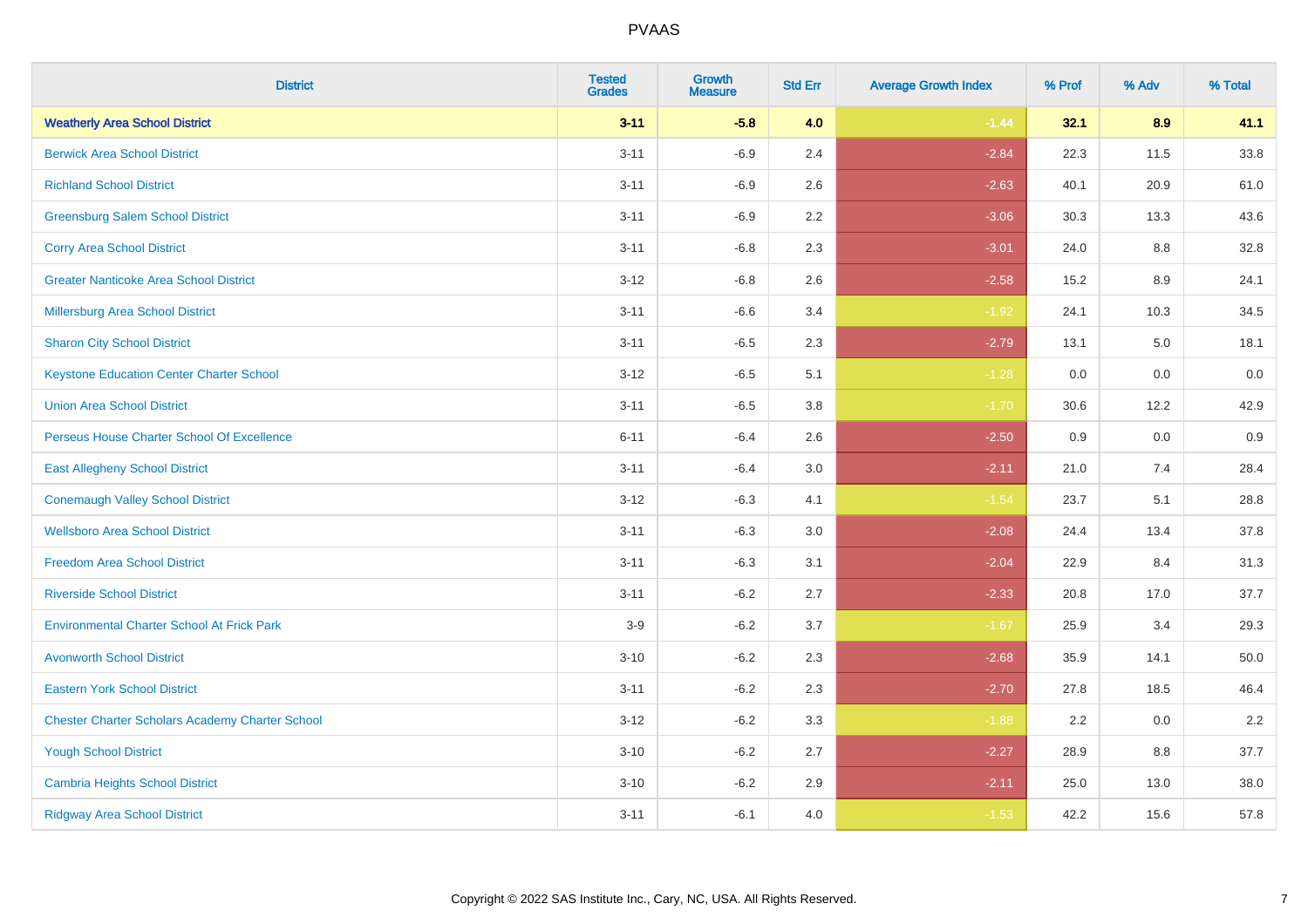| <b>District</b>                                 | <b>Tested</b><br><b>Grades</b> | <b>Growth</b><br><b>Measure</b> | <b>Std Err</b> | <b>Average Growth Index</b> | % Prof | % Adv | % Total |
|-------------------------------------------------|--------------------------------|---------------------------------|----------------|-----------------------------|--------|-------|---------|
| <b>Weatherly Area School District</b>           | $3 - 11$                       | $-5.8$                          | 4.0            | $-1.44$                     | 32.1   | 8.9   | 41.1    |
| <b>Montour School District</b>                  | $3 - 11$                       | $-6.1$                          | 2.1            | $-2.95$                     | 31.8   | 23.6  | 55.3    |
| <b>Elk Lake School District</b>                 | $3 - 11$                       | $-6.1$                          | 2.9            | $-2.12$                     | 26.3   | 11.6  | 37.9    |
| Mifflinburg Area School District                | $3 - 11$                       | $-6.0$                          | 2.1            | $-2.87$                     | 32.7   | 13.3  | 46.0    |
| <b>Gettysburg Area School District</b>          | $3 - 11$                       | $-6.0$                          | 2.0            | $-3.02$                     | 28.8   | 19.6  | 48.5    |
| <b>Westinghouse Arts Academy Charter School</b> | $9 - 10$                       | $-6.0$                          | 3.3            | $-1.81$                     | 20.2   | 8.9   | 29.1    |
| Southern Huntingdon County School District      | $3 - 11$                       | $-5.9$                          | 3.4            | $-1.76$                     | 32.8   | 4.9   | 37.7    |
| Lehigh Valley Academy Regional Charter School   | $3 - 11$                       | $-5.9$                          | 3.0            | $-1.98$                     | 20.0   | 7.7   | 27.7    |
| <b>Susquenita School District</b>               | $3 - 11$                       | $-5.9$                          | 2.6            | $-2.28$                     | 30.6   | 13.9  | 44.4    |
| <b>Bristol Borough School District</b>          | $3 - 12$                       | $-5.9$                          | 2.9            | $-2.00$                     | 27.8   | 3.3   | 31.1    |
| New Kensington-Arnold School District           | $3 - 11$                       | $-5.8$                          | 3.2            | $-1.80$                     | 10.8   | 1.2   | 12.0    |
| <b>Montgomery Area School District</b>          | $3 - 11$                       | $-5.8$                          | 3.2            | $-1.83$                     | 25.0   | 11.5  | 36.5    |
| <b>Weatherly Area School District</b>           | $3 - 11$                       | $-5.8$                          | 4.0            | $-1.44$                     | 32.1   | 8.9   | 41.1    |
| <b>Rochester Area School District</b>           | $3 - 11$                       | $-5.7$                          | 3.9            | $-1.45$                     | 14.9   | 2.1   | 17.0    |
| Selinsgrove Area School District                | $3 - 12$                       | $-5.7$                          | 2.1            | $-2.74$                     | 25.4   | 13.9  | 39.2    |
| <b>Harmony Area School District</b>             | $3 - 10$                       | $-5.7$                          | 5.0            | $-1.13$                     | 33.3   | 0.0   | 33.3    |
| Mechanicsburg Area School District              | $3 - 11$                       | $-5.7$                          | 1.6            | $-3.48$                     | 35.1   | 16.0  | 51.2    |
| Renaissance Academy Charter School              | $3 - 11$                       | $-5.6$                          | 3.1            | $-1.79$                     | 28.4   | 18.5  | 46.9    |
| <b>City CHS</b>                                 | $10 - 11$                      | $-5.6$                          | 2.4            | $-2.34$                     | 15.9   | 1.5   | 17.4    |
| <b>Millville Area School District</b>           | $3 - 12$                       | $-5.6$                          | 4.4            | $-1.26$                     | 31.4   | 11.4  | 42.9    |
| <b>Chambersburg Area School District</b>        | $3 - 11$                       | $-5.6$                          | 1.3            | $-4.42$                     | 24.2   | 15.2  | 39.4    |
| <b>Wyoming Valley West School District</b>      | $3 - 11$                       | $-5.5$                          | 2.3            | $-2.38$                     | 22.2   | 9.2   | 31.4    |
| <b>Elizabeth Forward School District</b>        | $3 - 11$                       | $-5.5$                          | 2.5            | $-2.25$                     | 32.2   | 12.8  | 45.0    |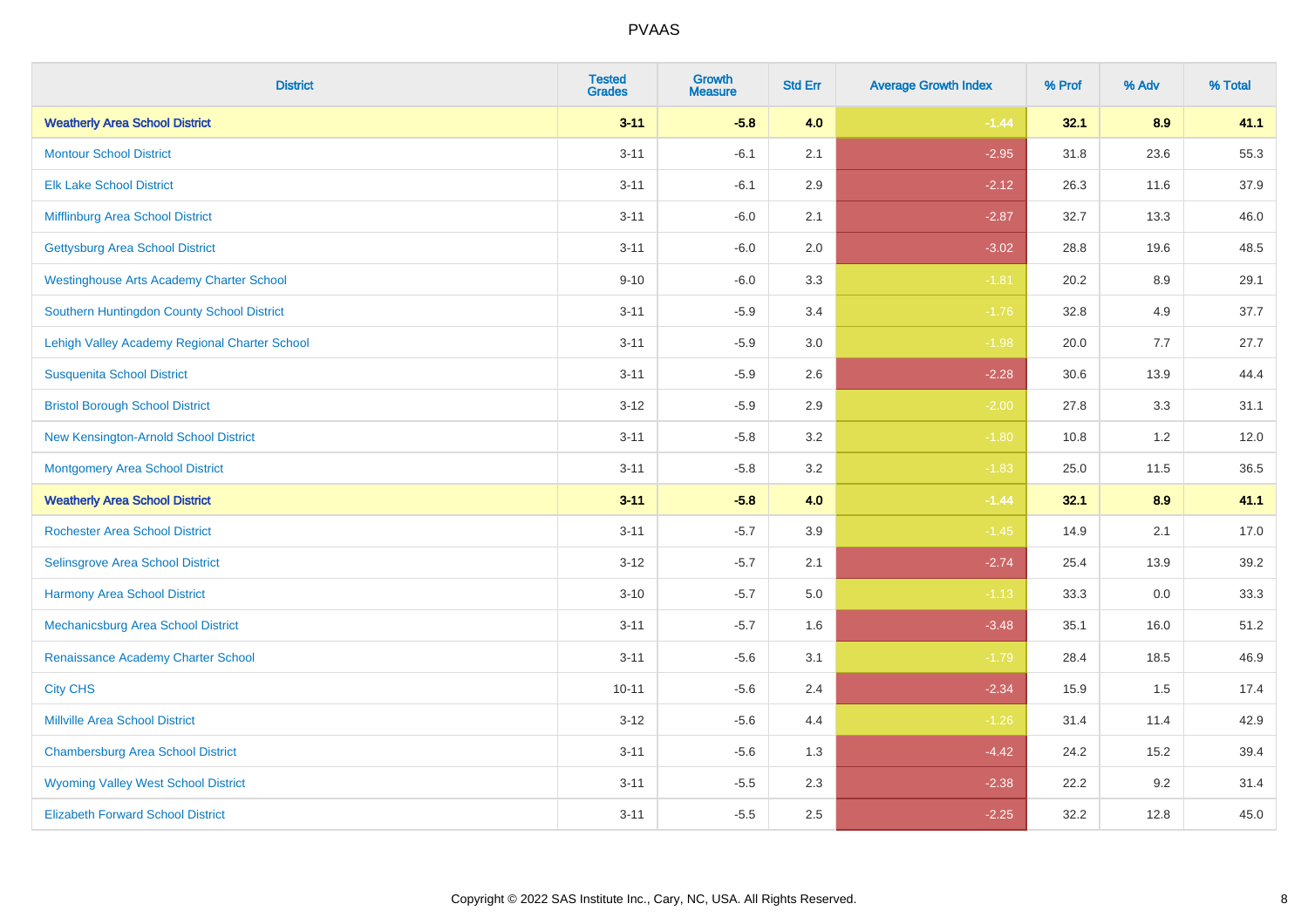| <b>District</b>                                                       | <b>Tested</b><br><b>Grades</b> | <b>Growth</b><br><b>Measure</b> | <b>Std Err</b> | <b>Average Growth Index</b> | % Prof | % Adv | % Total |
|-----------------------------------------------------------------------|--------------------------------|---------------------------------|----------------|-----------------------------|--------|-------|---------|
| <b>Weatherly Area School District</b>                                 | $3 - 11$                       | $-5.8$                          | 4.0            | $-1.44$                     | 32.1   | 8.9   | 41.1    |
| <b>Wyoming Area School District</b>                                   | $3 - 10$                       | $-5.5$                          | 2.5            | $-2.21$                     | 32.0   | 9.6   | 41.6    |
| <b>Baldwin-Whitehall School District</b>                              | $3 - 11$                       | $-5.5$                          | 1.9            | $-2.93$                     | 32.0   | 14.7  | 46.7    |
| <b>Riverside Beaver County School District</b>                        | $3 - 11$                       | $-5.5$                          | 2.7            | $-2.03$                     | 35.8   | 23.2  | 59.0    |
| <b>Cornell School District</b>                                        | $3 - 11$                       | $-5.5$                          | 4.6            | $-1.20$                     | 11.3   | 3.2   | 14.5    |
| <b>Pottsgrove School District</b>                                     | $3 - 11$                       | $-5.5$                          | 2.0            | $-2.78$                     | 28.6   | 10.3  | 38.8    |
| Mount Pleasant Area School District                                   | $3 - 11$                       | $-5.4$                          | 2.3            | $-2.37$                     | 33.3   | 8.7   | 42.0    |
| <b>North East School District</b>                                     | $3 - 11$                       | $-5.3$                          | 2.7            | $-1.97$                     | 31.7   | 24.8  | 56.4    |
| <b>Wissahickon School District</b>                                    | $3 - 10$                       | $-5.3$                          | 1.7            | $-3.14$                     | 27.5   | 29.0  | 56.6    |
| <b>Steelton-Highspire School District</b>                             | $3 - 11$                       | $-5.3$                          | 3.2            | $-1.65$                     | 13.9   | 0.0   | 13.9    |
| <b>Connellsville Area School District</b>                             | $3 - 11$                       | $-5.3$                          | 2.0            | $-2.67$                     | 24.2   | 5.0   | 29.1    |
| <b>Schuylkill Haven Area School District</b>                          | $3 - 11$                       | $-5.3$                          | 2.7            | $-1.96$                     | 22.2   | 11.6  | 33.8    |
| <b>Central Dauphin School District</b>                                | $3 - 11$                       | $-5.2$                          | 1.2            | $-4.24$                     | 29.3   | 8.7   | 38.0    |
| <b>Carlisle Area School District</b>                                  | $3 - 11$                       | $-5.2$                          | 1.7            | $-2.99$                     | 28.0   | 19.3  | 47.3    |
| <b>Moshannon Valley School District</b>                               | $3 - 10$                       | $-5.1$                          | 4.6            | $-1.12$                     | 25.0   | 12.5  | 37.5    |
| <b>Southern Fulton School District</b>                                | $3 - 11$                       | $-5.1$                          | 4.0            | $-1.29$                     | 21.7   | 13.0  | 34.8    |
| Preparatory Charter School Of Mathematics, Science, Tech, And Careers | $9 - 10$                       | $-5.1$                          | 2.5            | $-2.03$                     | 6.3    | 1.4   | 7.7     |
| <b>Propel Charter School-Homestead</b>                                | $3 - 11$                       | $-5.0$                          | 3.9            | $-1.27$                     | 7.3    | 0.0   | 7.3     |
| <b>Northeast Bradford School District</b>                             | $3 - 10$                       | $-5.0$                          | 3.7            | $-1.35$                     | 30.6   | 4.8   | 35.5    |
| <b>Canon-Mcmillan School District</b>                                 | $3 - 11$                       | $-5.0$                          | 1.5            | $-3.25$                     | 30.8   | 28.5  | 59.3    |
| <b>Titusville Area School District</b>                                | $3 - 11$                       | $-5.0$                          | 2.5            | $-1.98$                     | 26.5   | 6.8   | 33.3    |
| <b>Cameron County School District</b>                                 | $3-12$                         | $-5.0$                          | 4.4            | $-1.12$                     | 34.9   | 4.8   | 39.7    |
| <b>Pottsville Area School District</b>                                | $3-12$                         | $-4.9$                          | 2.1            | $-2.36$                     | 21.8   | 7.9   | 29.6    |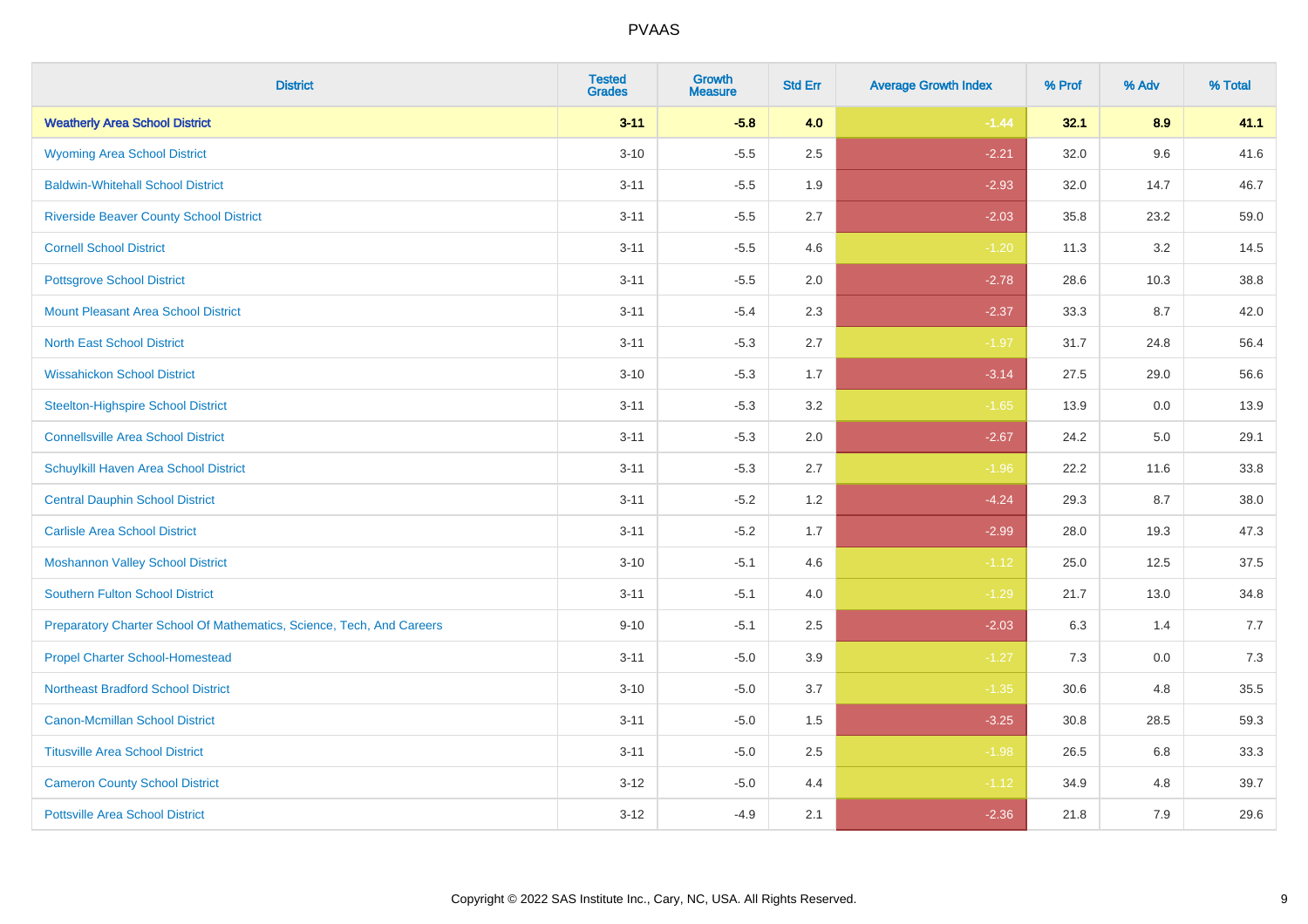| <b>District</b>                              | <b>Tested</b><br><b>Grades</b> | <b>Growth</b><br><b>Measure</b> | <b>Std Err</b> | <b>Average Growth Index</b> | % Prof | % Adv | % Total |
|----------------------------------------------|--------------------------------|---------------------------------|----------------|-----------------------------|--------|-------|---------|
| <b>Weatherly Area School District</b>        | $3 - 11$                       | $-5.8$                          | 4.0            | $-1.44$                     | 32.1   | 8.9   | 41.1    |
| East Stroudsburg Area School District        | $3 - 11$                       | $-4.9$                          | 1.4            | $-3.38$                     | 22.7   | 12.5  | 35.2    |
| <b>North Schuylkill School District</b>      | $3 - 11$                       | $-4.7$                          | 2.2            | $-2.16$                     | 20.2   | 11.7  | 31.9    |
| <b>Troy Area School District</b>             | $3 - 10$                       | $-4.7$                          | 3.2            | $-1.46$                     | 22.8   | 16.5  | 39.2    |
| <b>Shenandoah Valley School District</b>     | $3 - 11$                       | $-4.5$                          | 3.5            | $-1.29$                     | 14.3   | 0.0   | 14.3    |
| <b>Susquehanna Community School District</b> | $3 - 11$                       | $-4.5$                          | 3.8            | $-1.19$                     | 31.9   | 8.8   | 40.7    |
| <b>Penn Cambria School District</b>          | $3 - 11$                       | $-4.5$                          | 2.4            | $-1.86$                     | 27.3   | 15.8  | 43.2    |
| <b>Erie City School District</b>             | $3 - 12$                       | $-4.5$                          | 1.4            | $-3.09$                     | 13.4   | 6.7   | 20.1    |
| <b>Bethlehem Area School District</b>        | $3 - 11$                       | $-4.5$                          | 1.1            | $-3.91$                     | 20.4   | 11.3  | 31.7    |
| <b>Bethel Park School District</b>           | $3 - 11$                       | $-4.4$                          | 1.7            | $-2.62$                     | 40.1   | 27.3  | 67.4    |
| <b>Governor Mifflin School District</b>      | $3 - 11$                       | $-4.4$                          | 1.6            | $-2.69$                     | 30.3   | 7.7   | 38.0    |
| Pocono Mountain School District              | $3 - 12$                       | $-4.3$                          | 1.8            | $-2.43$                     | 35.5   | 17.1  | 52.6    |
| <b>Quakertown Community School District</b>  | $3 - 12$                       | $-4.3$                          | 1.5            | $-2.79$                     | 33.8   | 20.1  | 53.8    |
| <b>Charleroi School District</b>             | $3 - 11$                       | $-4.3$                          | 2.7            | $-1.55$                     | 22.2   | 15.9  | 38.1    |
| <b>Woodland Hills School District</b>        | $3 - 12$                       | $-4.2$                          | 2.5            | $-1.66$                     | 10.1   | 1.4   | 11.5    |
| Urban Pathways 6-12 Charter School           | $6 - 11$                       | $-4.1$                          | 5.7            | $-0.72$                     | 0.0    | 0.0   | 0.0     |
| <b>Southern Lehigh School District</b>       | $3 - 11$                       | $-4.1$                          | 2.1            | $-1.94$                     | 39.3   | 28.0  | 67.2    |
| <b>Kiski Area School District</b>            | $3 - 11$                       | $-4.0$                          | 2.0            | $-1.99$                     | 23.1   | 18.2  | 41.3    |
| <b>Towanda Area School District</b>          | $3 - 11$                       | $-4.0$                          | 2.6            | $-1.52$                     | 24.8   | 9.9   | 34.8    |
| <b>Valley Grove School District</b>          | $3 - 10$                       | $-4.0$                          | 5.5            | $-0.72$                     | 68.4   | 15.8  | 84.2    |
| <b>Springfield Township School District</b>  | $3 - 11$                       | $-3.9$                          | 3.1            | $-1.27$                     | 37.2   | 30.8  | 68.1    |
| <b>Monessen City School District</b>         | $3 - 10$                       | $-3.9$                          | 5.6            | $-0.69$                     | 21.0   | 10.5  | 31.6    |
| <b>Dauphin County Technical School</b>       | $9 - 11$                       | $-3.9$                          | 2.3            | $-1.67$                     | 18.3   | 11.1  | 29.3    |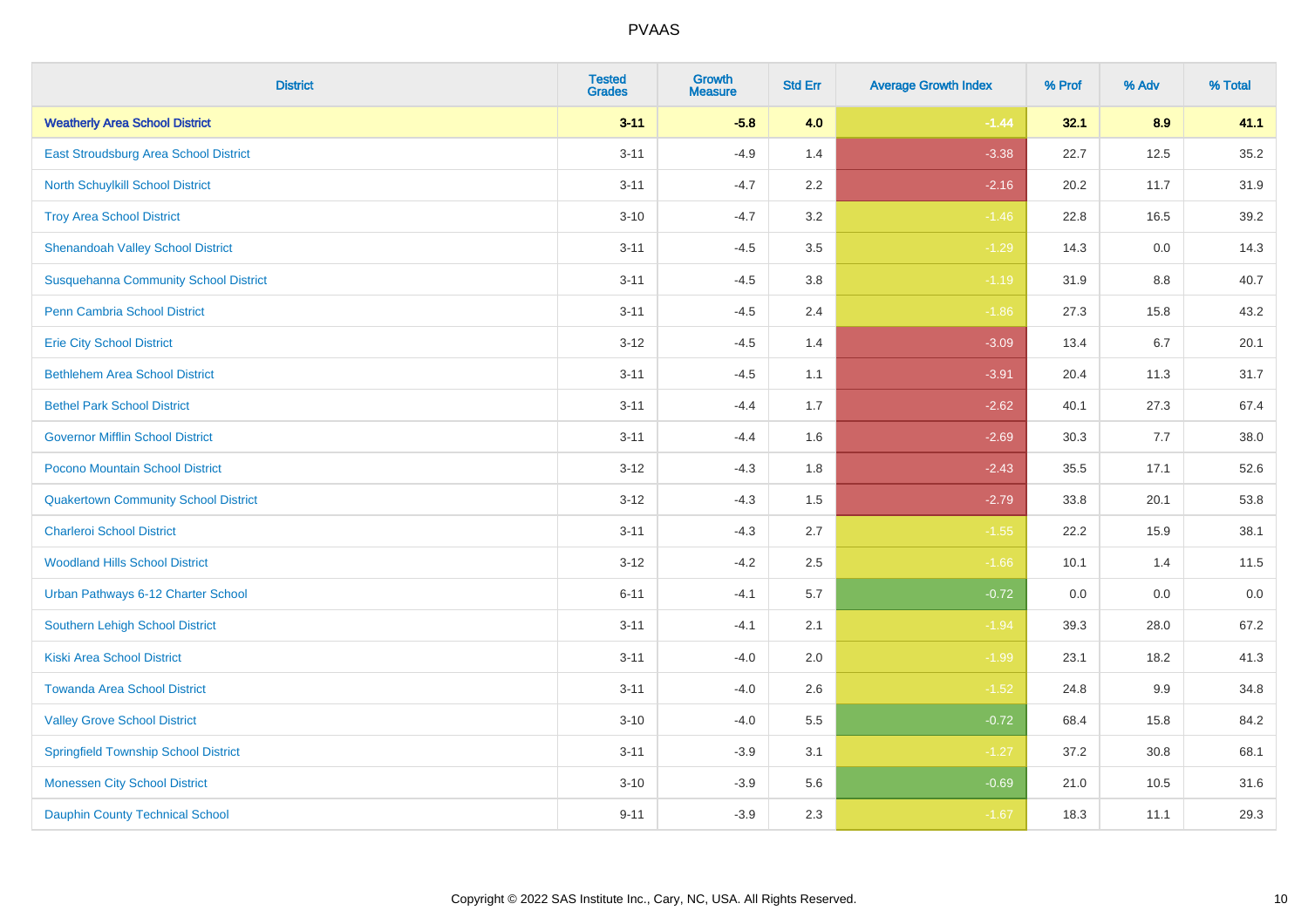| <b>District</b>                                         | <b>Tested</b><br><b>Grades</b> | <b>Growth</b><br><b>Measure</b> | <b>Std Err</b> | <b>Average Growth Index</b> | % Prof | % Adv   | % Total  |
|---------------------------------------------------------|--------------------------------|---------------------------------|----------------|-----------------------------|--------|---------|----------|
| <b>Weatherly Area School District</b>                   | $3 - 11$                       | $-5.8$                          | 4.0            | $-1.44$                     | 32.1   | 8.9     | 41.1     |
| <b>Slippery Rock Area School District</b>               | $3 - 11$                       | $-3.8$                          | 2.5            | $-1.56$                     | 30.8   | 21.9    | 52.7     |
| <b>Universal Audenried Charter School</b>               | $9 - 11$                       | $-3.8$                          | 2.5            | $-1.53$                     | 3.0    | 0.5     | 3.5      |
| <b>Laurel Highlands School District</b>                 | $3 - 11$                       | $-3.8$                          | 2.3            | $-1.63$                     | 20.9   | 14.6    | 35.4     |
| <b>Franklin Area School District</b>                    | $3 - 11$                       | $-3.7$                          | 2.6            | $-1.43$                     | 30.5   | 5.9     | 36.4     |
| <b>Parkland School District</b>                         | $3 - 11$                       | $-3.7$                          | 1.2            | $-3.17$                     | 31.4   | 30.6    | 62.0     |
| <b>Chester-Upland School District</b>                   | $3 - 11$                       | $-3.6$                          | 2.6            | $-1.38$                     | 1.6    | 0.0     | 1.6      |
| <b>Sugar Valley Rural Charter School</b>                | $3 - 11$                       | $-3.6$                          | 3.7            | $-0.98$                     | 10.3   | 0.0     | 10.3     |
| <b>Owen J Roberts School District</b>                   | $3 - 11$                       | $-3.5$                          | 1.5            | $-2.27$                     | 36.8   | 24.4    | 61.2     |
| <b>Greater Johnstown School District</b>                | $3 - 11$                       | $-3.5$                          | 2.4            | $-1.45$                     | 10.3   | 1.3     | 11.5     |
| <b>Middletown Area School District</b>                  | $3 - 11$                       | $-3.4$                          | 2.4            | $-1.44$                     | 34.3   | 15.2    | 49.4     |
| <b>Propel Charter School-Montour</b>                    | $3 - 10$                       | $-3.4$                          | 3.6            | $-0.93$                     | 7.7    | 0.0     | 7.7      |
| <b>Mahanoy Area School District</b>                     | $3 - 10$                       | $-3.4$                          | 3.1            | $-1.07$                     | 21.4   | $8.6\,$ | $30.0\,$ |
| <b>Crestwood School District</b>                        | $3 - 11$                       | $-3.4$                          | 2.2            | $-1.52$                     | 33.1   | 21.7    | 54.9     |
| Center For Student Learning Charter School At Pennsbury | $6 - 12$                       | $-3.3$                          | 6.0            | $-0.55$                     | 23.1   | 0.0     | 23.1     |
| <b>Roberto Clemente Charter School</b>                  | $3 - 12$                       | $-3.3$                          | 4.1            | $-0.79$                     | 22.7   | 4.6     | 27.3     |
| <b>Pleasant Valley School District</b>                  | $3 - 11$                       | $-3.3$                          | 1.8            | $-1.80$                     | 28.5   | 10.4    | 39.0     |
| <b>Twin Valley School District</b>                      | $3 - 12$                       | $-3.2$                          | 1.9            | $-1.68$                     | 38.8   | 19.8    | 58.6     |
| <b>Northwest Area School District</b>                   | $3 - 10$                       | $-3.2$                          | 3.3            | $-0.97$                     | 30.4   | 13.0    | 43.5     |
| <b>Susq-Cyber Charter School</b>                        | $9 - 11$                       | $-3.2$                          | 5.8            | $-0.54$                     | 23.8   | 4.8     | 28.6     |
| <b>Oxford Area School District</b>                      | $3 - 11$                       | $-3.1$                          | 1.8            | $-1.77$                     | 27.5   | 14.5    | 42.0     |
| <b>Reynolds School District</b>                         | $3 - 10$                       | $-3.0$                          | 3.5            | $-0.87$                     | 27.3   | 9.1     | 36.4     |
| <b>KIPP Dubois Charter School</b>                       | $9 - 10$                       | $-3.0$                          | 3.1            | $-0.95$                     | 10.0   | 0.0     | 10.0     |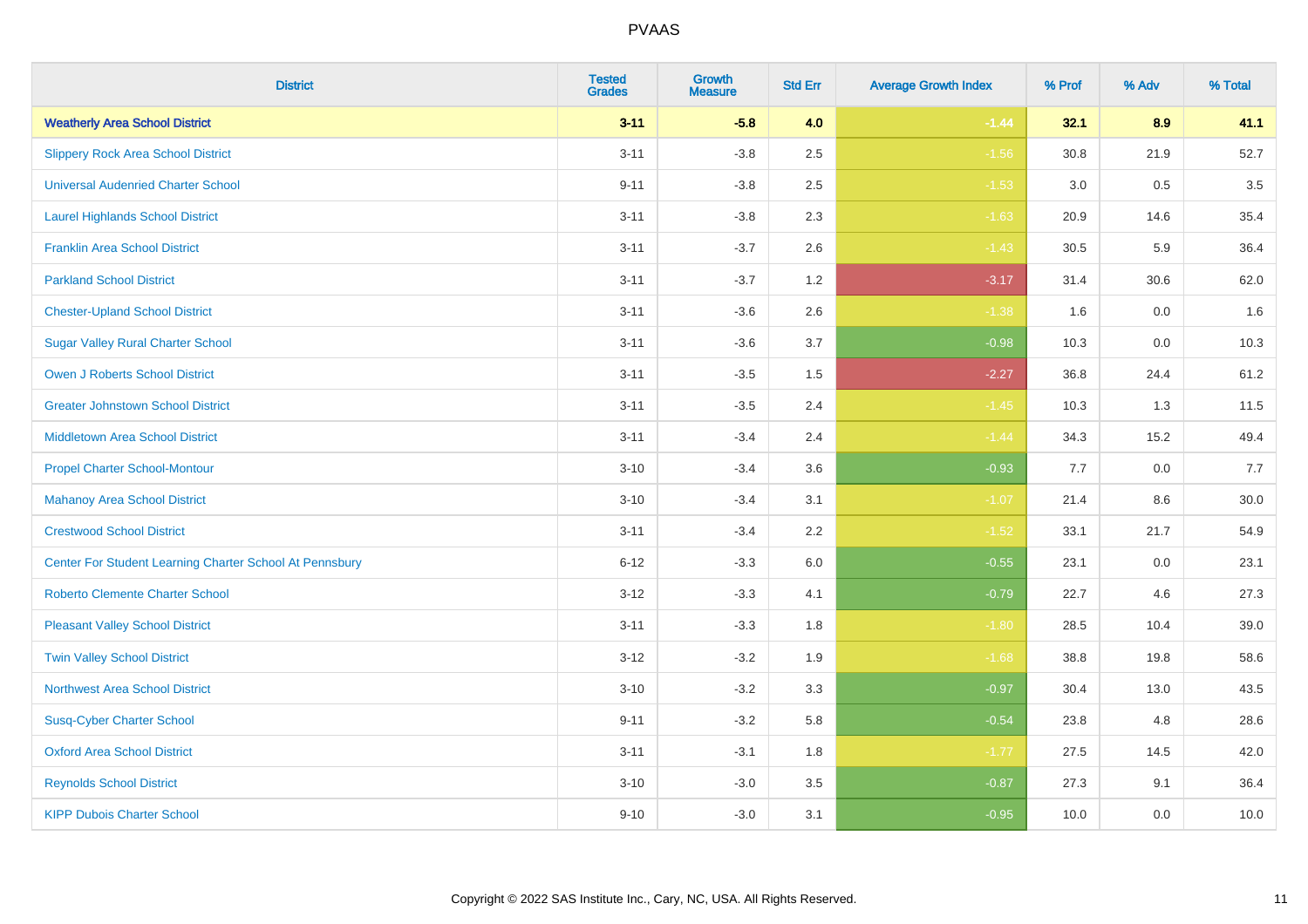| <b>District</b>                             | <b>Tested</b><br><b>Grades</b> | <b>Growth</b><br><b>Measure</b> | <b>Std Err</b> | <b>Average Growth Index</b> | % Prof | % Adv   | % Total |
|---------------------------------------------|--------------------------------|---------------------------------|----------------|-----------------------------|--------|---------|---------|
| <b>Weatherly Area School District</b>       | $3 - 11$                       | $-5.8$                          | 4.0            | $-1.44$                     | 32.1   | 8.9     | 41.1    |
| <b>Northgate School District</b>            | $3 - 11$                       | $-3.0$                          | 3.4            | $-0.85$                     | 35.6   | $6.8\,$ | 42.4    |
| <b>Beaver Area School District</b>          | $3 - 10$                       | $-3.0$                          | 2.5            | $-1.16$                     | 25.8   | 27.8    | 53.6    |
| <b>Minersville Area School District</b>     | $3 - 11$                       | $-2.9$                          | 3.4            | $-0.86$                     | 27.4   | 9.7     | 37.1    |
| <b>Boyertown Area School District</b>       | $3 - 11$                       | $-2.9$                          | 1.4            | $-2.06$                     | 30.8   | 22.6    | 53.4    |
| <b>Bucks County Technical High School</b>   | $9 - 10$                       | $-2.9$                          | 2.2            | $-1.29$                     | 27.7   | 10.4    | 38.2    |
| <b>Rose Tree Media School District</b>      | $3 - 10$                       | $-2.8$                          | 2.1            | $-1.33$                     | 35.2   | 29.6    | 64.8    |
| <b>Carbondale Area School District</b>      | $3 - 10$                       | $-2.8$                          | 3.2            | $-0.87$                     | 27.5   | 2.9     | 30.4    |
| <b>Uniontown Area School District</b>       | $3 - 11$                       | $-2.8$                          | 3.1            | $-0.91$                     | 31.7   | $7.3$   | 39.0    |
| <b>Dubois Area School District</b>          | $3 - 11$                       | $-2.8$                          | 2.0            | $-1.37$                     | 35.5   | 19.0    | 54.6    |
| <b>Tri-Valley School District</b>           | $3 - 10$                       | $-2.7$                          | 3.9            | $-0.69$                     | 31.0   | 9.5     | 40.5    |
| <b>Hatboro-Horsham School District</b>      | $3 - 11$                       | $-2.7$                          | 1.6            | $-1.65$                     | 27.9   | 17.9    | 45.8    |
| <b>Hollidaysburg Area School District</b>   | $3 - 11$                       | $-2.7$                          | 1.6            | $-1.64$                     | 32.6   | 15.2    | 47.8    |
| <b>Shamokin Area School District</b>        | $3 - 11$                       | $-2.6$                          | 2.5            | $-1.06$                     | 19.6   | 9.8     | 29.3    |
| <b>Nazareth Area School District</b>        | $3 - 11$                       | $-2.5$                          | 1.7            | $-1.53$                     | 29.2   | 24.6    | 53.8    |
| <b>Mount Union Area School District</b>     | $3 - 10$                       | $-2.5$                          | 2.8            | $-0.89$                     | 19.8   | 5.8     | 25.6    |
| Northwestern Lehigh School District         | $3 - 11$                       | $-2.4$                          | 2.1            | $-1.14$                     | 41.7   | 17.9    | 59.5    |
| <b>Wyomissing Area School District</b>      | $3 - 12$                       | $-2.4$                          | 2.6            | $-0.92$                     | 25.6   | 28.1    | 53.7    |
| <b>Southeastern Greene School District</b>  | $3 - 10$                       | $-2.3$                          | 4.4            | $-0.53$                     | 29.0   | 9.7     | 38.7    |
| <b>York Academy Regional Charter School</b> | $3 - 11$                       | $-2.3$                          | 4.4            | $-0.52$                     | 23.5   | 2.0     | 25.5    |
| <b>Conneaut School District</b>             | $3 - 12$                       | $-2.3$                          | 2.6            | $-0.91$                     | 27.4   | 9.7     | 37.1    |
| Mastery Charter School - Shoemaker Campus   | $7 - 10$                       | $-2.3$                          | 2.8            | $-0.81$                     | 10.1   | 3.7     | 13.8    |
| Northern Bedford County School District     | $3 - 11$                       | $-2.3$                          | 3.3            | $-0.69$                     | 26.2   | 16.9    | 43.1    |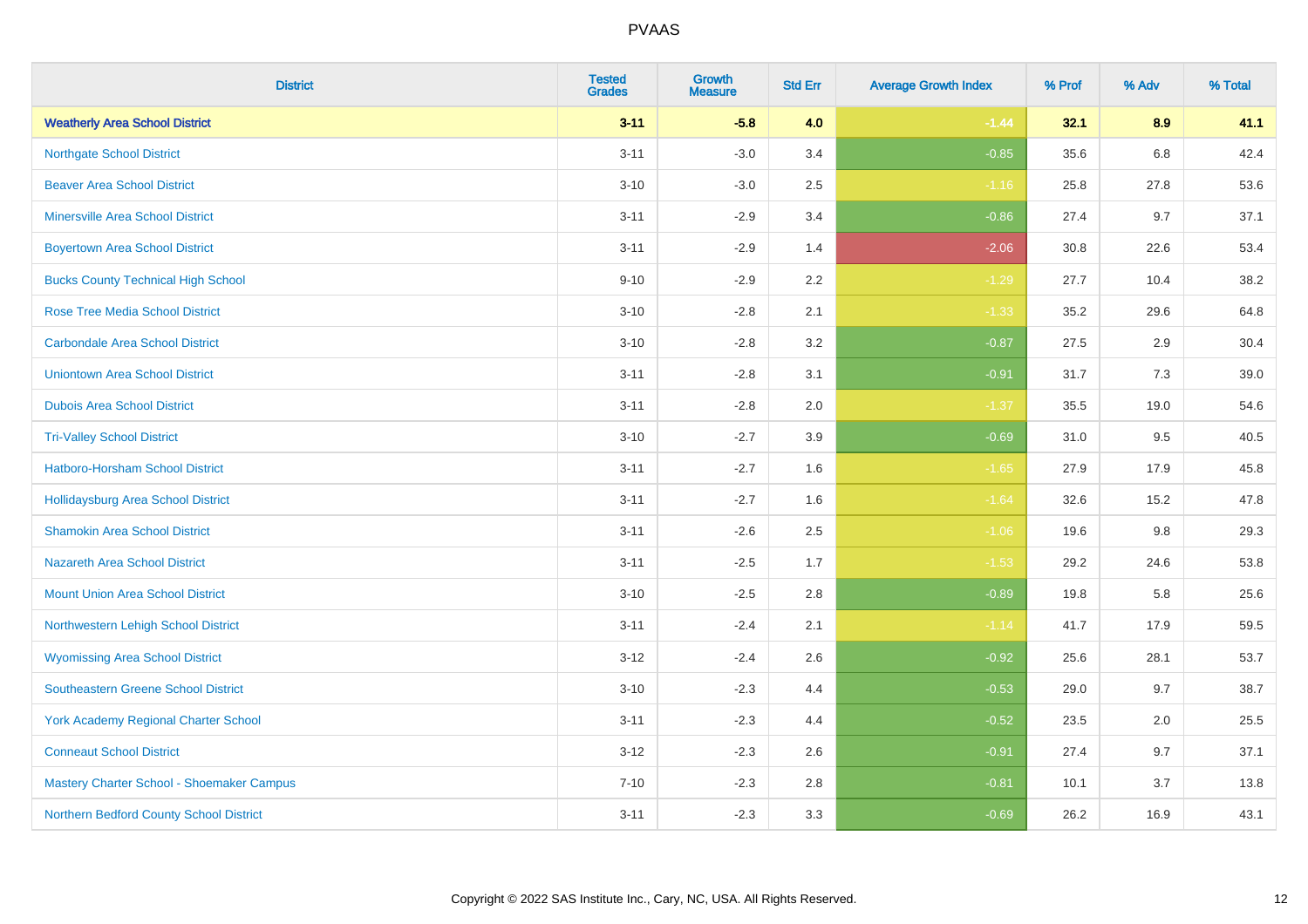| <b>District</b>                                   | <b>Tested</b><br><b>Grades</b> | Growth<br><b>Measure</b> | <b>Std Err</b> | <b>Average Growth Index</b> | % Prof | % Adv   | % Total |
|---------------------------------------------------|--------------------------------|--------------------------|----------------|-----------------------------|--------|---------|---------|
| <b>Weatherly Area School District</b>             | $3 - 11$                       | $-5.8$                   | 4.0            | $-1.44$                     | 32.1   | 8.9     | 41.1    |
| <b>West Chester Area School District</b>          | $3 - 11$                       | $-2.1$                   | 1.2            | $-1.83$                     | 36.4   | 23.2    | 59.6    |
| New Brighton Area School District                 | $3 - 11$                       | $-2.1$                   | 3.2            | $-0.65$                     | 31.5   | 11.1    | 42.6    |
| Propel Charter School - Braddock Hills            | $3 - 11$                       | $-2.1$                   | 3.3            | $-0.63$                     | 4.8    | 3.2     | 8.1     |
| <b>Shaler Area School District</b>                | $3 - 11$                       | $-2.1$                   | 1.8            | $-1.18$                     | 32.0   | 13.0    | 45.0    |
| <b>Carlynton School District</b>                  | $3 - 11$                       | $-2.0$                   | 3.2            | $-0.62$                     | 27.9   | 5.2     | 33.1    |
| <b>Penns Manor Area School District</b>           | $3-12$                         | $-1.9$                   | 3.5            | $-0.55$                     | 24.2   | $3.8\,$ | 28.0    |
| <b>Allegheny Valley School District</b>           | $3 - 11$                       | $-1.9$                   | 3.9            | $-0.48$                     | 31.8   | 11.4    | 43.2    |
| <b>Lakeview School District</b>                   | $3 - 11$                       | $-1.9$                   | 3.5            | $-0.53$                     | 41.5   | 12.3    | 53.8    |
| <b>Farrell Area School District</b>               | $3 - 11$                       | $-1.9$                   | 4.2            | $-0.44$                     | 9.3    | 11.6    | 20.9    |
| <b>Chichester School District</b>                 | $3 - 11$                       | $-1.8$                   | 4.2            | $-0.44$                     | 40.0   | 14.0    | 54.0    |
| <b>Bradford Area School District</b>              | $3 - 12$                       | $-1.8$                   | 2.3            | $-0.79$                     | 31.2   | 16.7    | 47.9    |
| <b>Forest Area School District</b>                | $3 - 11$                       | $-1.8$                   | 4.7            | $-0.37$                     | 18.9   | 15.1    | 34.0    |
| <b>Mastery Charter High School-Lenfest Campus</b> | $7 - 11$                       | $-1.8$                   | 5.8            | $-0.30$                     | 26.3   | 0.0     | 26.3    |
| <b>Albert Gallatin Area School District</b>       | $3 - 11$                       | $-1.7$                   | 2.3            | $-0.72$                     | 31.9   | 20.7    | 52.7    |
| <b>Clairton City School District</b>              | $3 - 11$                       | $-1.6$                   | 5.0            | $-0.32$                     | 3.8    | 0.5     | 4.4     |
| <b>Burrell School District</b>                    | $3 - 11$                       | $-1.5$                   | 3.3            | $-0.44$                     | 27.8   | 17.7    | 45.6    |
| <b>Clearfield Area School District</b>            | $3 - 10$                       | $-1.3$                   | 3.7            | $-0.34$                     | 43.9   | 24.6    | 68.4    |
| <b>Highlands School District</b>                  | $3 - 11$                       | $-1.3$                   | 2.3            | $-0.55$                     | 32.6   | 10.5    | 43.0    |
| <b>Bangor Area School District</b>                | $3 - 12$                       | $-1.2$                   | 2.0            | $-0.60$                     | 25.8   | 12.7    | 38.5    |
| <b>Forest City Regional School District</b>       | $3 - 12$                       | $-1.2$                   | 3.6            | $-0.33$                     | 26.5   | 8.2     | 34.7    |
| <b>Lebanon School District</b>                    | $3 - 11$                       | $-1.2$                   | 1.9            | $-0.63$                     | 15.2   | 6.4     | 21.6    |
| <b>Claysburg-Kimmel School District</b>           | $3 - 11$                       | $-1.2$                   | 5.2            | $-0.22$                     | 5.0    | 0.0     | 5.0     |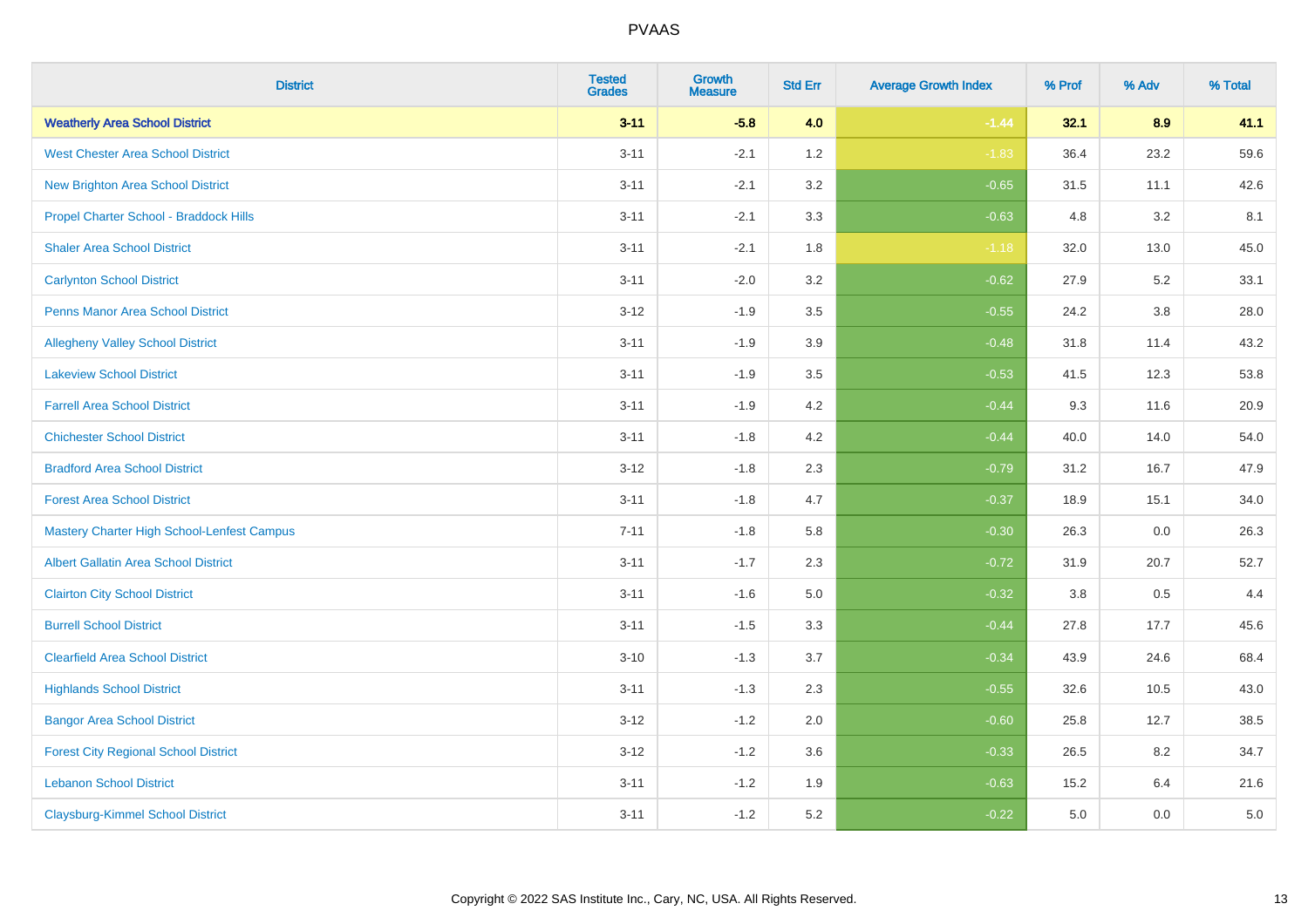| <b>District</b>                           | <b>Tested</b><br><b>Grades</b> | <b>Growth</b><br><b>Measure</b> | <b>Std Err</b> | <b>Average Growth Index</b> | % Prof | % Adv | % Total |
|-------------------------------------------|--------------------------------|---------------------------------|----------------|-----------------------------|--------|-------|---------|
| <b>Weatherly Area School District</b>     | $3 - 11$                       | $-5.8$                          | 4.0            | $-1.44$                     | 32.1   | 8.9   | 41.1    |
| <b>Columbia Borough School District</b>   | $3 - 12$                       | $-1.1$                          | 3.6            | $-0.31$                     | 17.2   | 1.7   | 19.0    |
| <b>Ferndale Area School District</b>      | $3 - 10$                       | $-1.1$                          | 4.1            | $-0.27$                     | 21.0   | 7.9   | 29.0    |
| <b>Norwin School District</b>             | $3 - 11$                       | $-1.1$                          | 1.6            | $-0.70$                     | 37.7   | 27.6  | 65.2    |
| <b>Evergreen Community Charter School</b> | $6 - 11$                       | $-1.1$                          | 4.7            | $-0.23$                     | 34.6   | 26.9  | 61.5    |
| <b>Pine Grove Area School District</b>    | $3 - 11$                       | $-1.1$                          | 3.0            | $-0.36$                     | 29.5   | 14.3  | 43.8    |
| <b>Everett Area School District</b>       | $3 - 11$                       | $-1.1$                          | 3.1            | $-0.34$                     | 34.2   | 13.2  | 47.4    |
| <b>Schuylkill Valley School District</b>  | $3 - 11$                       | $-1.0$                          | 2.2            | $-0.47$                     | 29.8   | 20.2  | 50.0    |
| <b>Westmont Hilltop School District</b>   | $3 - 11$                       | $-1.0$                          | 2.8            | $-0.36$                     | 33.3   | 14.7  | 48.0    |
| <b>South Eastern School District</b>      | $3 - 11$                       | $-1.0$                          | 1.8            | $-0.55$                     | 36.4   | 17.1  | 53.5    |
| <b>Exeter Township School District</b>    | $3 - 11$                       | $-1.0$                          | 1.7            | $-0.58$                     | 27.2   | 15.6  | 42.8    |
| South Allegheny School District           | $3 - 11$                       | $-0.9$                          | 3.1            | $-0.30$                     | 23.8   | 2.5   | 26.2    |
| <b>Palmerton Area School District</b>     | $3 - 11$                       | $-0.9$                          | 2.7            | $-0.34$                     | 34.3   | 14.3  | 48.6    |
| <b>Blacklick Valley School District</b>   | $3 - 11$                       | $-0.9$                          | 3.9            | $-0.23$                     | 7.7    | 7.7   | 15.4    |
| <b>Cranberry Area School District</b>     | $3-12$                         | $-0.9$                          | 3.1            | $-0.29$                     | 25.5   | 9.7   | 35.2    |
| <b>MaST Community Charter School</b>      | $3 - 10$                       | $-0.9$                          | 2.5            | $-0.34$                     | 25.0   | 21.6  | 46.6    |
| Lehigh Career & Technical Institute       | $10 - 12$                      | $-0.7$                          | 6.3            | $-0.11$                     | 36.4   | 4.6   | 40.9    |
| Jeannette City School District            | $3 - 11$                       | $-0.7$                          | 3.4            | $-0.20$                     | 26.8   | 4.1   | 30.9    |
| <b>Fort Cherry School District</b>        | $3 - 10$                       | $-0.7$                          | 3.1            | $-0.21$                     | 30.6   | 14.1  | 44.7    |
| Northern Lebanon School District          | $3 - 11$                       | $-0.7$                          | 2.3            | $-0.29$                     | 18.8   | 6.8   | 25.6    |
| South Side Area School District           | $3 - 11$                       | $-0.6$                          | 3.1            | $-0.19$                     | 24.0   | 28.0  | 52.0    |
| <b>Fairfield Area School District</b>     | $3 - 11$                       | $-0.5$                          | 3.6            | $-0.13$                     | 43.9   | 6.1   | 50.0    |
| Portage Area School District              | $3 - 10$                       | $-0.5$                          | 3.3            | $-0.14$                     | 27.0   | 20.6  | 47.6    |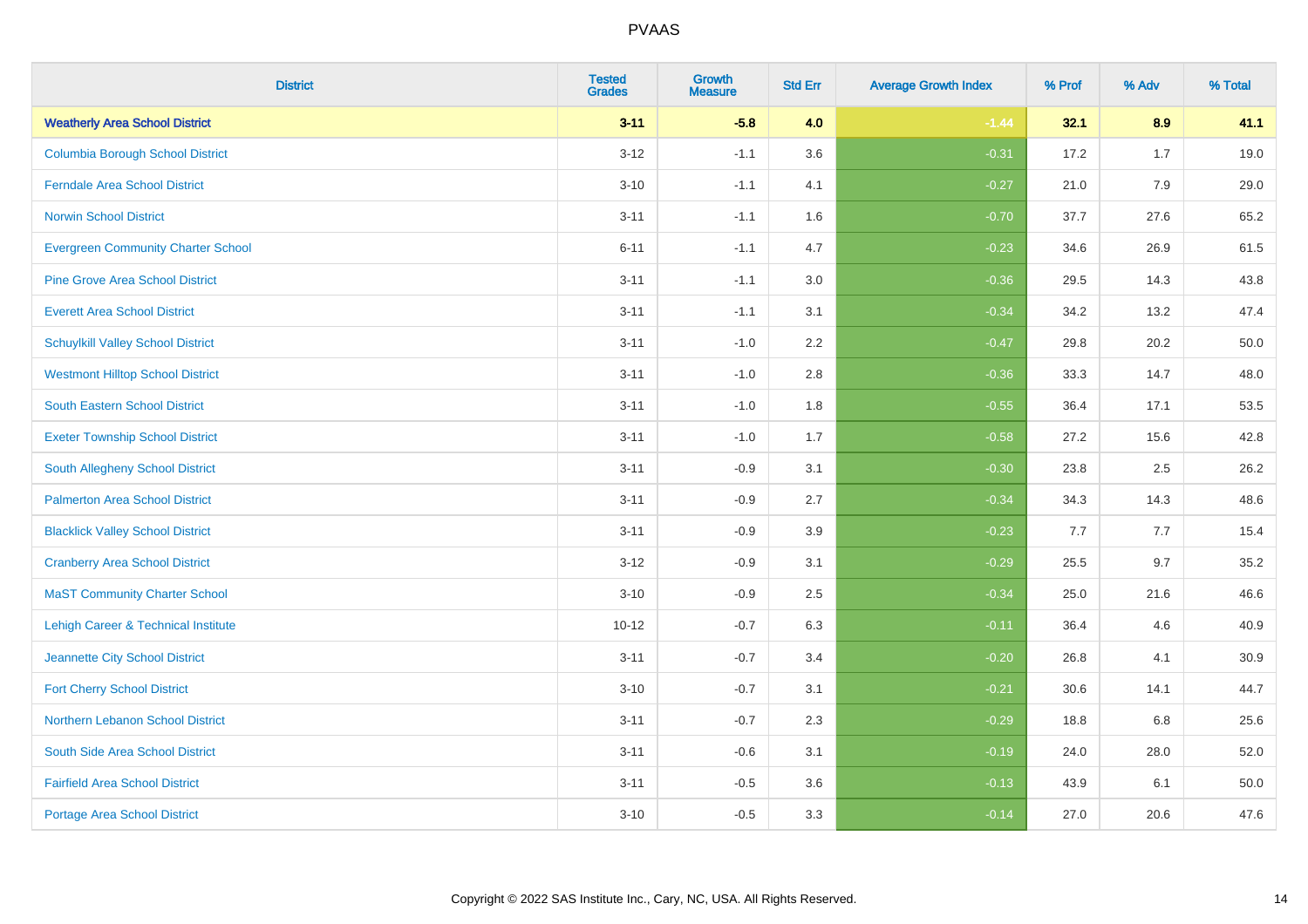| <b>District</b>                                  | <b>Tested</b><br><b>Grades</b> | <b>Growth</b><br><b>Measure</b> | <b>Std Err</b> | <b>Average Growth Index</b> | % Prof | % Adv | % Total |
|--------------------------------------------------|--------------------------------|---------------------------------|----------------|-----------------------------|--------|-------|---------|
| <b>Weatherly Area School District</b>            | $3 - 11$                       | $-5.8$                          | 4.0            | $-1.44$                     | 32.1   | 8.9   | 41.1    |
| <b>Otto-Eldred School District</b>               | $3 - 11$                       | $-0.5$                          | 3.5            | $-0.13$                     | 35.8   | 10.5  | 46.3    |
| <b>Brockway Area School District</b>             | $3 - 11$                       | $-0.4$                          | 3.5            | $-0.11$                     | 41.2   | 13.8  | 55.0    |
| <b>Central Greene School District</b>            | $3 - 11$                       | $-0.4$                          | 2.5            | $-0.15$                     | 27.8   | 14.8  | 42.6    |
| Northern Cambria School District                 | $3 - 11$                       | $-0.3$                          | 3.4            | $-0.09$                     | 26.5   | 1.2   | 27.7    |
| <b>Wilson Area School District</b>               | $3 - 11$                       | $-0.3$                          | 2.4            | $-0.12$                     | 35.4   | 14.6  | 50.0    |
| <b>Greencastle-Antrim School District</b>        | $3 - 11$                       | $-0.3$                          | 2.0            | $-0.14$                     | 30.9   | 22.2  | 53.1    |
| <b>Harrisburg City School District</b>           | $3 - 11$                       | $-0.2$                          | 2.0            | $-0.11$                     | 6.0    | 2.0   | 8.0     |
| <b>Freeport Area School District</b>             | $3 - 10$                       | $-0.2$                          | 2.1            | $-0.10$                     | 37.4   | 29.8  | 67.2    |
| Southern Tioga School District                   | $3 - 11$                       | $-0.1$                          | 2.8            | $-0.03$                     | 26.3   | 10.3  | 36.6    |
| <b>Warren County School District</b>             | $3 - 11$                       | $-0.1$                          | 1.6            | $-0.06$                     | 26.7   | 9.7   | 36.4    |
| <b>Penn Hills School District</b>                | $3 - 11$                       | 0.0                             | 2.4            | 0.02                        | 18.4   | 7.1   | 25.6    |
| Altoona Area School District                     | $3 - 12$                       | 0.1                             | 1.5            | 0.07                        | 29.0   | 13.8  | 42.8    |
| Community Academy Of Philadelphia Charter School | $3 - 11$                       | 0.1                             | 2.6            | 0.06                        | 9.7    | 2.6   | 12.4    |
| <b>Garnet Valley School District</b>             | $3 - 10$                       | 0.2                             | 1.7            | 0.13                        | 34.9   | 26.4  | 61.3    |
| <b>Central Columbia School District</b>          | $3 - 12$                       | 0.3                             | 2.3            | 0.12                        | 25.4   | 37.6  | 63.0    |
| <b>Ridley School District</b>                    | $3 - 12$                       | 0.3                             | 1.6            | 0.21                        | 32.0   | 10.7  | 42.6    |
| <b>Shippensburg Area School District</b>         | $3 - 11$                       | 0.5                             | 1.8            | 0.26                        | 23.5   | 22.8  | 46.3    |
| <b>Wilson School District</b>                    | $3 - 12$                       | 0.5                             | 1.5            | 0.32                        | 30.4   | 25.5  | 55.9    |
| Pennsylvania Cyber Charter School                | $3 - 11$                       | 0.6                             | 1.5            | 0.37                        | 20.8   | 8.1   | 28.9    |
| <b>Hamburg Area School District</b>              | $3 - 11$                       | 0.6                             | 2.4            | 0.25                        | 28.0   | 15.5  | 43.6    |
| <b>New Foundations Charter School</b>            | $3 - 11$                       | 0.6                             | 2.2            | 0.29                        | 22.4   | 4.0   | 26.4    |
| <b>Tech Freire Charter School</b>                | $9 - 11$                       | 0.7                             | 2.5            | 0.27                        | 3.6    | 0.0   | 3.6     |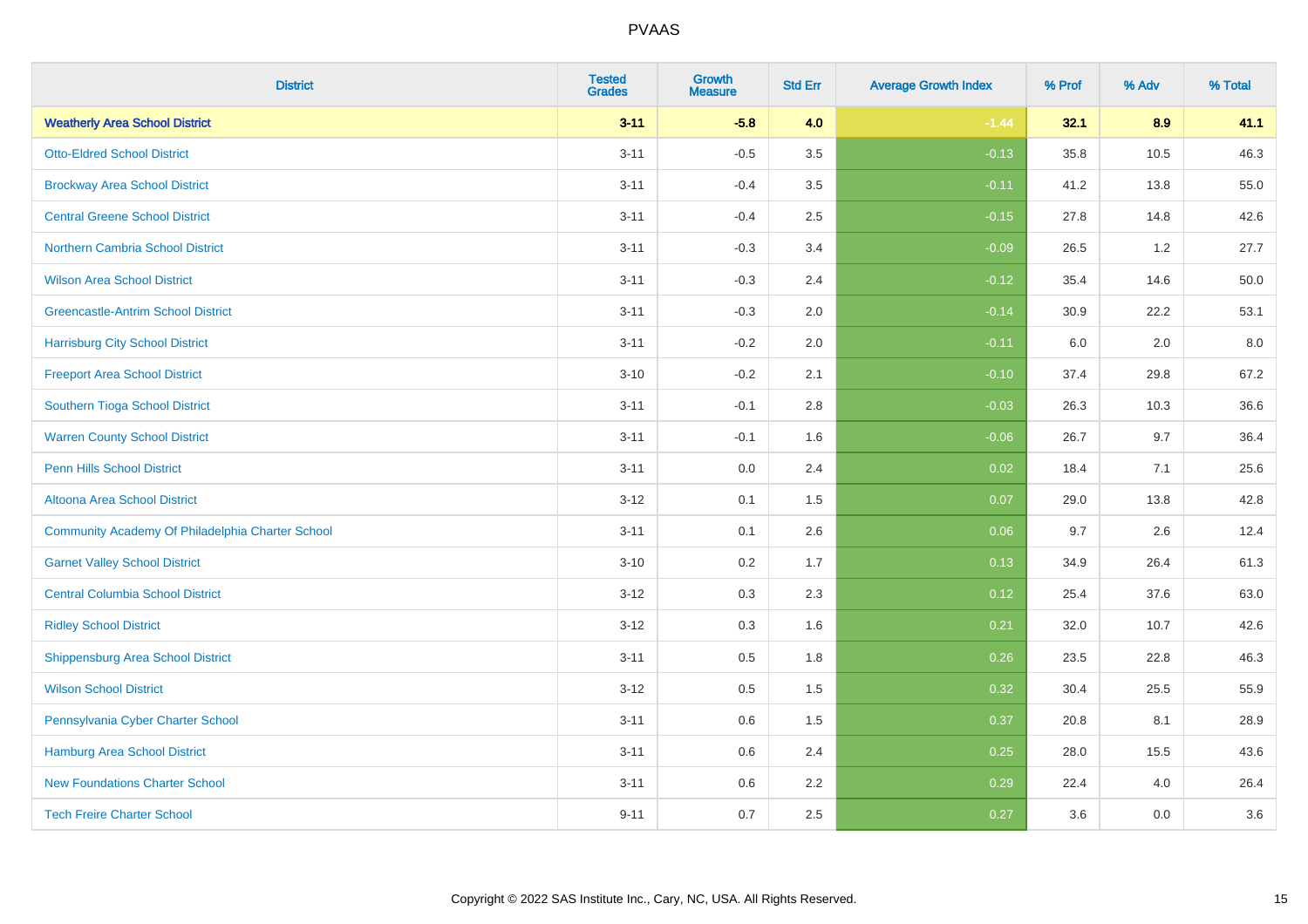| <b>District</b>                                    | <b>Tested</b><br><b>Grades</b> | <b>Growth</b><br><b>Measure</b> | <b>Std Err</b> | <b>Average Growth Index</b> | % Prof | % Adv | % Total |
|----------------------------------------------------|--------------------------------|---------------------------------|----------------|-----------------------------|--------|-------|---------|
| <b>Weatherly Area School District</b>              | $3 - 11$                       | $-5.8$                          | 4.0            | $-1.44$                     | 32.1   | 8.9   | 41.1    |
| <b>Jersey Shore Area School District</b>           | $3 - 11$                       | 0.7                             | 2.5            | 0.27                        | 39.3   | 13.6  | 52.9    |
| <b>Seneca Valley School District</b>               | $3 - 11$                       | 0.8                             | 1.4            | 0.54                        | 40.6   | 25.2  | 65.8    |
| <b>Marion Center Area School District</b>          | $3 - 10$                       | 0.8                             | 2.9            | 0.27                        | 23.3   | 11.1  | 34.4    |
| <b>Hopewell Area School District</b>               | $3 - 11$                       | 0.8                             | 2.6            | 0.31                        | 34.5   | 12.4  | 46.9    |
| <b>Tidioute Community Charter School</b>           | $3 - 11$                       | 0.8                             | 4.4            | 0.19                        | 18.1   | 6.9   | 25.0    |
| Daniel Boone Area School District                  | $3-12$                         | 0.9                             | 1.9            | 0.46                        | 28.9   | 22.0  | 51.0    |
| <b>Abington School District</b>                    | $3 - 10$                       | 0.9                             | 1.6            | 0.57                        | 29.7   | 28.7  | 58.4    |
| <b>Upper Adams School District</b>                 | $3 - 11$                       | 0.9                             | 2.5            | 0.37                        | 33.0   | 17.0  | 50.0    |
| South Williamsport Area School District            | $3 - 10$                       | 0.9                             | 3.1            | 0.31                        | 38.4   | 11.6  | 50.0    |
| <b>Bensalem Township School District</b>           | $3 - 11$                       | 1.0                             | 1.6            | 0.63                        | 24.3   | 10.7  | 34.9    |
| <b>Tulpehocken Area School District</b>            | $3 - 12$                       | 1.0                             | 4.9            | 0.20                        | 11.5   | 23.1  | 34.6    |
| <b>Wattsburg Area School District</b>              | $3 - 11$                       | 1.0                             | 2.7            | 0.36                        | 20.4   | 12.4  | 32.7    |
| <b>Annville-Cleona School District</b>             | $3-12$                         | 1.1                             | 2.4            | 0.45                        | 34.8   | 13.6  | 48.5    |
| <b>Upper Moreland Township School District</b>     | $3 - 11$                       | 1.1                             | 2.0            | 0.56                        | 24.8   | 26.6  | 51.3    |
| <b>North Star School District</b>                  | $3 - 11$                       | 1.1                             | 3.3            | 0.34                        | 26.2   | 20.0  | 46.2    |
| Philadelphia Electrical & Tech Charter High School | $10 - 10$                      | $1.2$                           | 2.6            | 0.45                        | 0.9    | 0.0   | 0.9     |
| <b>Springfield School District</b>                 | $3 - 11$                       | 1.2                             | 1.7            | 0.69                        | 31.8   | 25.2  | 56.9    |
| <b>Penn-Delco School District</b>                  | $3 - 11$                       | 1.3                             | 1.8            | 0.75                        | 26.5   | 12.6  | 39.1    |
| <b>Brentwood Borough School District</b>           | $3 - 11$                       | 1.3                             | 3.0            | 0.44                        | 20.2   | 16.0  | 36.2    |
| <b>MaST Community Charter School II</b>            | $3 - 10$                       | 1.4                             | 3.0            | 0.45                        | 16.1   | 4.6   | 20.7    |
| <b>Oley Valley School District</b>                 | $3 - 11$                       | 1.4                             | 2.4            | 0.56                        | 37.4   | 23.9  | 61.4    |
| <b>Reach Cyber Charter School</b>                  | $3 - 11$                       | 1.4                             | 3.6            | 0.40                        | 32.9   | 15.2  | 48.1    |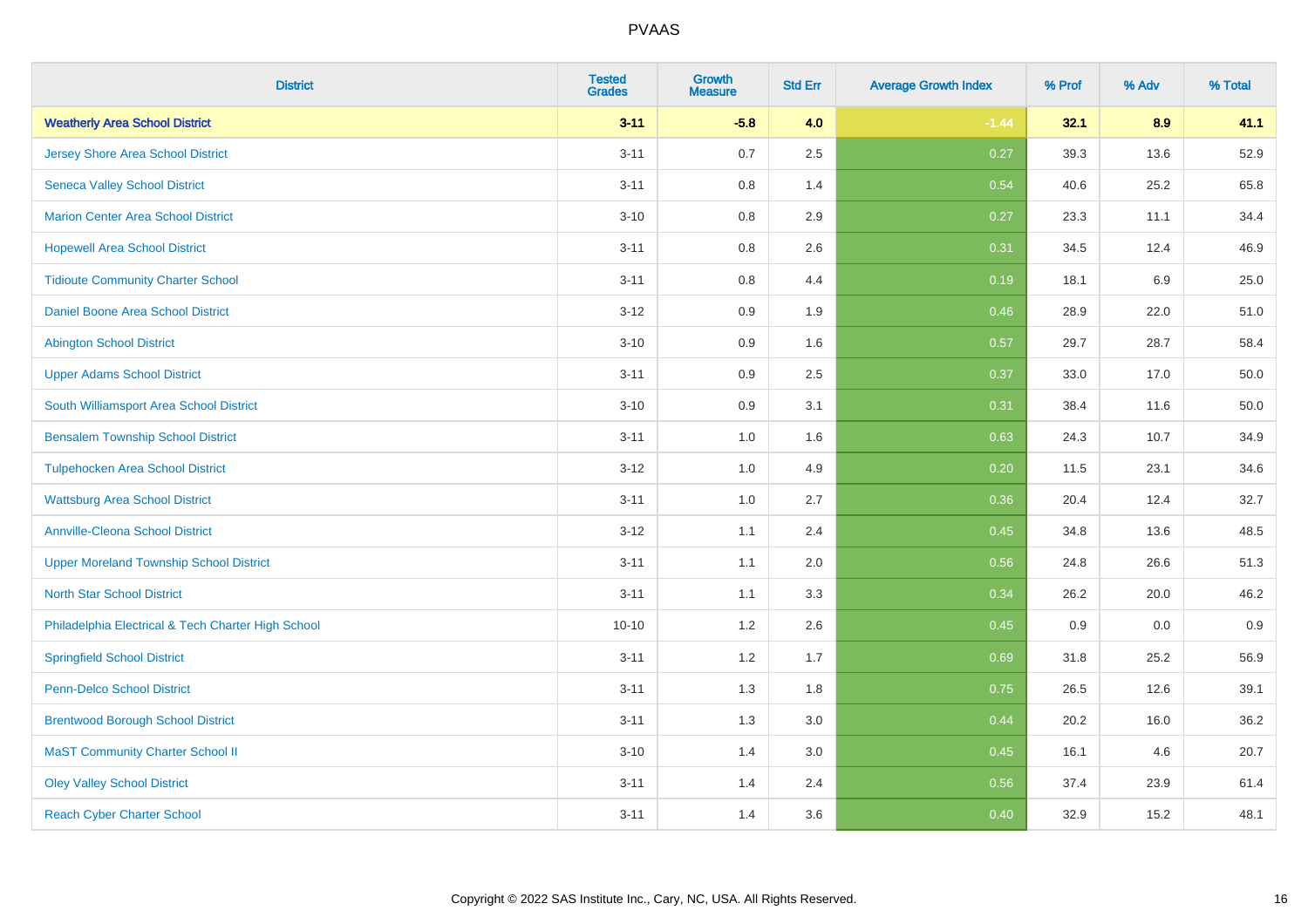| <b>District</b>                           | <b>Tested</b><br><b>Grades</b> | <b>Growth</b><br><b>Measure</b> | <b>Std Err</b> | <b>Average Growth Index</b> | % Prof | % Adv | % Total |
|-------------------------------------------|--------------------------------|---------------------------------|----------------|-----------------------------|--------|-------|---------|
| <b>Weatherly Area School District</b>     | $3 - 11$                       | $-5.8$                          | 4.0            | $-1.44$                     | 32.1   | 8.9   | 41.1    |
| <b>Tunkhannock Area School District</b>   | $3 - 11$                       | 1.4                             | 2.0            | 0.71                        | 29.8   | 18.1  | 47.9    |
| <b>Haverford Township School District</b> | $3 - 11$                       | 1.4                             | 1.4            | 1.05                        | 36.7   | 26.3  | 63.0    |
| <b>Centennial School District</b>         | $3 - 10$                       | 1.5                             | 1.5            | 0.98                        | 23.6   | 12.4  | 36.0    |
| <b>Moon Area School District</b>          | $3 - 11$                       | 1.5                             | 1.8            | 0.86                        | 34.5   | 25.5  | 60.0    |
| <b>Avella Area School District</b>        | $3 - 12$                       | 1.6                             | 4.7            | 0.34                        | 34.8   | 7.2   | 42.0    |
| Juniata Valley School District            | $3 - 11$                       | 1.6                             | 3.2            | 0.51                        | 23.1   | 9.4   | 32.5    |
| <b>Shenango Area School District</b>      | $3 - 11$                       | 1.7                             | 3.2            | 0.52                        | 41.4   | 13.8  | 55.3    |
| <b>Lewisburg Area School District</b>     | $3 - 11$                       | 1.7                             | 2.4            | 0.72                        | 35.9   | 35.9  | 71.8    |
| <b>Forest Hills School District</b>       | $3 - 11$                       | 1.8                             | 2.5            | 0.71                        | 28.8   | 10.3  | 39.1    |
| West Jefferson Hills School District      | $3 - 11$                       | 1.9                             | 1.9            | 0.99                        | 34.8   | 27.3  | 62.1    |
| <b>Pottstown School District</b>          | $3 - 12$                       | 2.0                             | 2.2            | 0.88                        | 19.4   | 6.2   | 25.6    |
| <b>Blackhawk School District</b>          | $3 - 11$                       | 2.0                             | 2.3            | 0.87                        | 34.6   | 20.7  | 55.3    |
| <b>Bethlehem-Center School District</b>   | $3 - 10$                       | 2.1                             | 3.5            | 0.59                        | 32.3   | 4.6   | 36.9    |
| Esperanza Academy Charter School          | $4 - 11$                       | 2.1                             | 2.1            | 1.01                        | 14.2   | 3.6   | 17.8    |
| <b>Upper Dublin School District</b>       | $3 - 12$                       | 2.1                             | 1.8            | 1.19                        | 34.7   | 30.0  | 64.7    |
| <b>Solanco School District</b>            | $3 - 11$                       | 2.2                             | 1.8            | 1.18                        | 27.2   | 15.0  | 42.3    |
| <b>Mercer Area School District</b>        | $3 - 11$                       | 2.2                             | 3.1            | 0.70                        | 24.4   | 11.8  | 36.2    |
| <b>Belmont Charter School</b>             | $3 - 10$                       | 2.2                             | 3.4            | 0.64                        | 5.3    | 1.8   | $7.0$   |
| <b>West Shore School District</b>         | $3 - 12$                       | 2.2                             | 1.3            | 1.68                        | 31.8   | 15.2  | 47.1    |
| Mt Lebanon School District                | $3 - 11$                       | 2.4                             | 1.3            | 1.79                        | 39.3   | 37.4  | 76.8    |
| <b>Conestoga Valley School District</b>   | $3 - 11$                       | 2.4                             | 1.7            | 1.43                        | 35.0   | 23.5  | 58.5    |
| <b>South Western School District</b>      | $3 - 12$                       | 2.5                             | 1.7            | 1.48                        | 36.2   | 19.7  | 55.9    |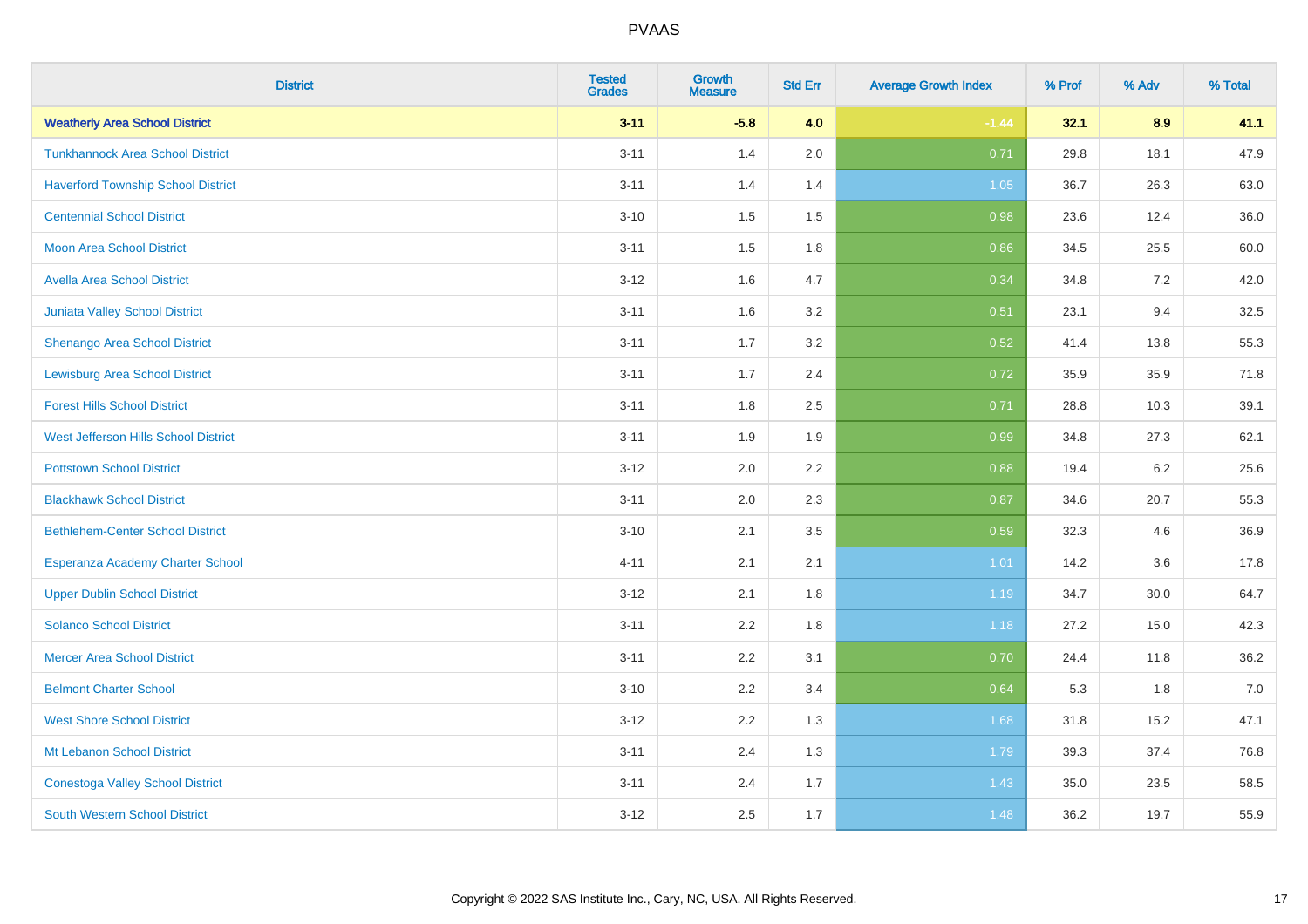| <b>District</b>                                 | <b>Tested</b><br><b>Grades</b> | <b>Growth</b><br><b>Measure</b> | <b>Std Err</b> | <b>Average Growth Index</b> | % Prof | % Adv | % Total |
|-------------------------------------------------|--------------------------------|---------------------------------|----------------|-----------------------------|--------|-------|---------|
| <b>Weatherly Area School District</b>           | $3 - 11$                       | $-5.8$                          | 4.0            | $-1.44$                     | 32.1   | 8.9   | 41.1    |
| <b>Bermudian Springs School District</b>        | $3 - 11$                       | 2.5                             | 2.4            | 1.05                        | 31.8   | 23.5  | 55.3    |
| <b>Sullivan County School District</b>          | $3 - 10$                       | 2.5                             | 4.3            | 0.58                        | 43.6   | 7.7   | 51.3    |
| <b>Union School District</b>                    | $3 - 12$                       | 2.5                             | 3.7            | 0.69                        | 17.9   | 10.4  | 28.4    |
| <b>School Lane Charter School</b>               | $3 - 11$                       | 2.6                             | 3.6            | 0.72                        | 23.1   | 18.7  | 41.8    |
| <b>Williams Valley School District</b>          | $3 - 11$                       | 2.6                             | 3.7            | 0.69                        | 17.0   | 5.1   | 22.0    |
| <b>Austin Area School District</b>              | $3 - 11$                       | 2.6                             | 6.0            | 0.43                        | 25.0   | 18.8  | 43.8    |
| <b>Athens Area School District</b>              | $3 - 11$                       | 2.6                             | 2.3            | 1.11                        | 34.9   | 12.3  | 47.3    |
| <b>Perkiomen Valley School District</b>         | $3 - 11$                       | 2.7                             | 1.5            | 1.83                        | 35.0   | 25.3  | 60.3    |
| Mastery Charter School - Pickett Campus         | $6 - 10$                       | 2.7                             | 4.2            | 0.65                        | 20.6   | 0.0   | 20.6    |
| <b>Eastern Lancaster County School District</b> | $3 - 12$                       | 2.9                             | 3.2            | 0.91                        | 35.2   | 36.4  | 71.6    |
| <b>Ringgold School District</b>                 | $3 - 11$                       | 2.9                             | 2.2            | 1.32                        | 23.8   | 13.3  | 37.1    |
| <b>Penn-Trafford School District</b>            | $3 - 11$                       | 2.9                             | 1.8            | 1.68                        | 46.3   | 26.2  | 72.5    |
| <b>Waynesboro Area School District</b>          | $3 - 12$                       | 3.0                             | 1.8            | 1.67                        | 26.0   | 23.5  | 49.5    |
| <b>Gateway School District</b>                  | $3 - 11$                       | 3.1                             | 2.0            | 1.55                        | 35.7   | 18.5  | 54.2    |
| Northampton Area School District                | $3 - 11$                       | 3.2                             | 1.5            | 2.05                        | 29.8   | 17.9  | 47.7    |
| <b>Clarion Area School District</b>             | $3 - 11$                       | 3.2                             | 3.7            | 0.88                        | 31.7   | 13.3  | 45.0    |
| North Clarion County School District            | $3 - 12$                       | 3.4                             | 4.1            | 0.83                        | 45.0   | 18.8  | 63.8    |
| <b>Fort Leboeuf School District</b>             | $3 - 11$                       | 3.5                             | 2.2            | 1.58                        | 32.0   | 16.8  | 48.8    |
| <b>Bellwood-Antis School District</b>           | $3 - 10$                       | 3.5                             | 2.8            | 1.24                        | 40.9   | 19.4  | 60.2    |
| <b>Keystone Central School District</b>         | $3 - 11$                       | 3.6                             | 1.8            | 2.04                        | 27.1   | 14.6  | 41.8    |
| <b>Western Wayne School District</b>            | $3 - 11$                       | 3.6                             | 2.6            | 1.39                        | 30.8   | 16.2  | 47.0    |
| <b>Midd-West School District</b>                | $3 - 11$                       | 3.6                             | 2.6            | 1.42                        | 28.6   | 25.0  | 53.6    |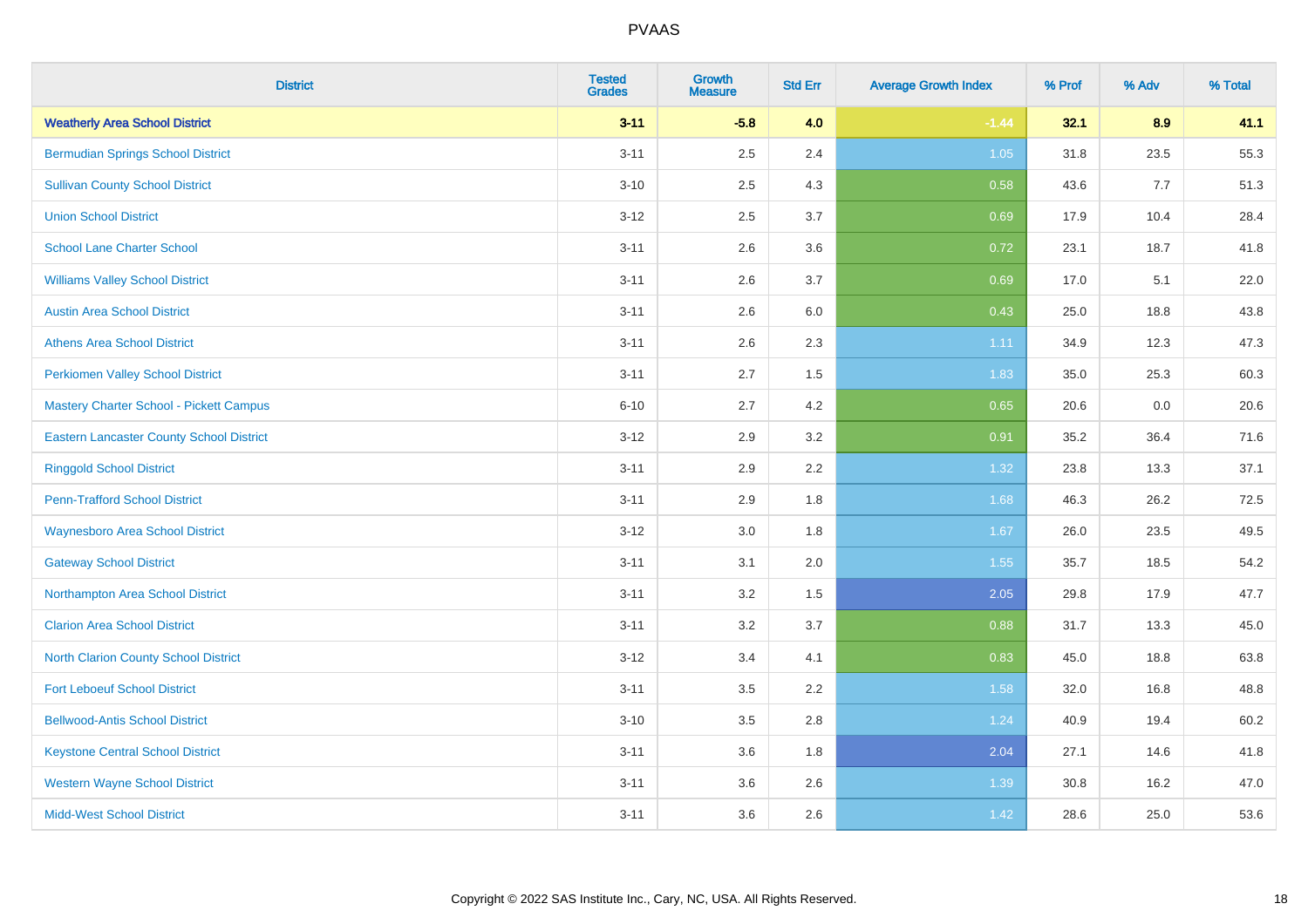| <b>District</b>                               | <b>Tested</b><br><b>Grades</b> | <b>Growth</b><br><b>Measure</b> | <b>Std Err</b> | <b>Average Growth Index</b> | % Prof | % Adv | % Total |
|-----------------------------------------------|--------------------------------|---------------------------------|----------------|-----------------------------|--------|-------|---------|
| <b>Weatherly Area School District</b>         | $3 - 11$                       | $-5.8$                          | 4.0            | $-1.44$                     | 32.1   | 8.9   | 41.1    |
| <b>Sharpsville Area School District</b>       | $3 - 11$                       | 3.8                             | 3.7            | 1.04                        | 41.1   | 23.2  | 64.3    |
| <b>Newport School District</b>                | $3 - 12$                       | 3.8                             | 3.3            | 1.17                        | 38.8   | 10.4  | 49.2    |
| Northeastern York School District             | $3 - 11$                       | 3.8                             | 1.8            | 2.11                        | 32.7   | 21.0  | 53.7    |
| <b>Spring Grove Area School District</b>      | $3 - 11$                       | 3.9                             | 2.0            | 1.90                        | 30.0   | 23.0  | 53.0    |
| Susquehanna Township School District          | $3 - 12$                       | 3.9                             | 2.7            | 1.45                        | 19.0   | 13.1  | 32.0    |
| <b>Southeast Delco School District</b>        | $3 - 10$                       | 3.9                             | 3.5            | 1.12                        | 18.6   | 3.4   | 22.0    |
| <b>Brownsville Area School District</b>       | $3 - 12$                       | 3.9                             | 3.8            | 1.04                        | 22.0   | 8.5   | 30.5    |
| <b>Chestnut Ridge School District</b>         | $3 - 12$                       | 4.0                             | 2.9            | 1.38                        | 33.2   | 11.0  | 44.2    |
| <b>Eastern Lebanon County School District</b> | $3 - 11$                       | 4.0                             | 2.1            | 1.89                        | 23.5   | 11.5  | 35.0    |
| Philipsburg-Osceola Area School District      | $3 - 11$                       | 4.1                             | 3.0            | 1.37                        | 22.5   | 16.2  | 38.8    |
| Commonwealth Charter Academy Charter School   | $3 - 10$                       | 4.2                             | 1.6            | 2.68                        | 27.0   | 15.6  | 42.5    |
| <b>Bloomsburg Area School District</b>        | $3 - 10$                       | 4.3                             | 3.4            | 1.26                        | 36.5   | 20.6  | 57.1    |
| <b>Purchase Line School District</b>          | $3-12$                         | 4.3                             | 3.3            | 1.30                        | 32.3   | 9.0   | 41.4    |
| <b>Reading School District</b>                | $3 - 11$                       | 4.3                             | 1.2            | 3.71                        | 16.8   | 6.0   | 22.8    |
| South Middleton School District               | $3 - 11$                       | 4.4                             | 2.2            | 1.95                        | 31.1   | 16.4  | 47.5    |
| Downingtown Area School District              | $3 - 11$                       | 4.4                             | 1.1            | 4.06                        | 30.1   | 32.0  | 62.2    |
| Pennsylvania Virtual Charter School           | $3 - 11$                       | 4.4                             | 3.4            | 1.31                        | 29.8   | 21.2  | 51.0    |
| <b>Red Lion Area School District</b>          | $3 - 11$                       | 4.5                             | 1.9            | 2.31                        | 32.3   | 21.5  | 53.8    |
| <b>Mckeesport Area School District</b>        | $3-12$                         | 4.6                             | 2.2            | 2.14                        | 21.1   | 4.4   | 25.5    |
| <b>Central Valley School District</b>         | $3 - 10$                       | 4.7                             | 2.6            | 1.83                        | 37.8   | 18.5  | 56.3    |
| East Pennsboro Area School District           | $3 - 11$                       | 4.8                             | 2.1            | 2.26                        | 36.8   | 16.9  | 53.7    |
| Conemaugh Township Area School District       | $3-12$                         | 4.8                             | 3.5            | 1.39                        | 30.9   | 27.8  | 58.8    |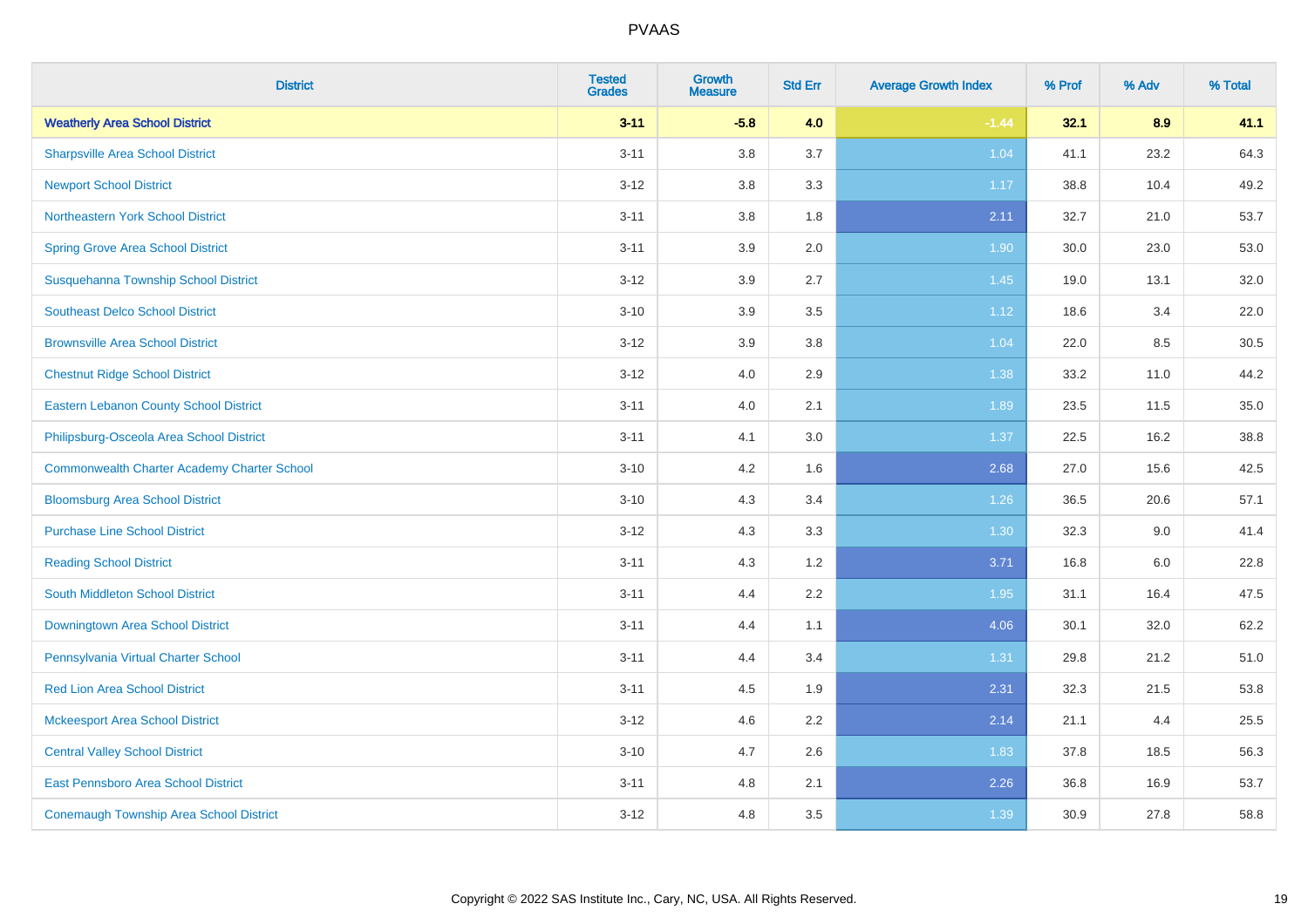| <b>District</b>                                | <b>Tested</b><br><b>Grades</b> | <b>Growth</b><br><b>Measure</b> | <b>Std Err</b> | <b>Average Growth Index</b> | % Prof | % Adv | % Total |
|------------------------------------------------|--------------------------------|---------------------------------|----------------|-----------------------------|--------|-------|---------|
| <b>Weatherly Area School District</b>          | $3 - 11$                       | $-5.8$                          | 4.0            | $-1.44$                     | 32.1   | 8.9   | 41.1    |
| <b>Wallingford-Swarthmore School District</b>  | $3 - 10$                       | 5.0                             | $2.2\,$        | 2.25                        | 33.3   | 37.1  | 70.4    |
| Johnsonburg Area School District               | $3 - 11$                       | 5.0                             | 3.9            | 1.27                        | 35.5   | 11.8  | 47.4    |
| Aspira Bilingual Cyber Charter School          | $3 - 11$                       | 5.1                             | 5.8            | 0.87                        | 4.8    | 0.0   | 4.8     |
| Hope For Hyndman Charter School                | $3 - 11$                       | 5.1                             | 5.8            | 0.88                        | 14.3   | 7.1   | 21.4    |
| <b>Lower Dauphin School District</b>           | $3 - 11$                       | 5.3                             | 1.8            | 3.03                        | 30.6   | 26.8  | 57.5    |
| <b>Great Valley School District</b>            | $3 - 11$                       | 5.4                             | 2.0            | 2.77                        | 33.8   | 33.5  | 67.3    |
| <b>Galeton Area School District</b>            | $3 - 11$                       | 5.4                             | 5.4            | 1.01                        | 33.3   | 22.2  | 55.6    |
| <b>Pennsbury School District</b>               | $3 - 11$                       | 5.6                             | 1.3            | 4.38                        | 37.7   | 27.7  | 65.4    |
| <b>Crawford Central School District</b>        | $3 - 11$                       | 5.7                             | 2.1            | 2.71                        | 26.4   | 15.8  | 42.1    |
| <b>Wyalusing Area School District</b>          | $3 - 12$                       | 5.7                             | 3.2            | 1.78                        | 38.6   | 12.9  | 51.4    |
| <b>Upper Perkiomen School District</b>         | $3 - 11$                       | 5.7                             | 1.9            | 3.04                        | 25.4   | 19.9  | 45.4    |
| <b>Sayre Area School District</b>              | $3 - 11$                       | 5.8                             | 3.2            | 1.81                        | 30.3   | 21.0  | 51.3    |
| <b>Smethport Area School District</b>          | $3 - 12$                       | 5.8                             | 3.8            | 1.52                        | 24.6   | 20.0  | 44.6    |
| <b>Brandywine Heights Area School District</b> | $3 - 11$                       | 5.8                             | 2.6            | 2.27                        | 27.7   | 28.6  | 56.2    |
| <b>Halifax Area School District</b>            | $3 - 11$                       | 5.8                             | 3.5            | 1.64                        | 32.1   | 18.9  | 50.9    |
| <b>Salisbury Township School District</b>      | $3 - 11$                       | 5.8                             | 3.6            | 1.62                        | 24.4   | 12.6  | 37.0    |
| Huntingdon Area School District                | $3 - 11$                       | 5.8                             | 2.6            | 2.28                        | 27.8   | 17.4  | 45.2    |
| <b>Donegal School District</b>                 | $3 - 12$                       | 5.9                             | 2.2            | 2.72                        | 34.1   | 23.1  | 57.2    |
| Saint Marys Area School District               | $3 - 11$                       | 6.0                             | 2.2            | 2.69                        | 35.4   | 18.3  | 53.7    |
| South Fayette Township School District         | $3 - 11$                       | 6.0                             | 1.8            | 3.33                        | 32.2   | 38.3  | 70.5    |
| <b>Hazleton Area School District</b>           | $3 - 11$                       | 6.0                             | 1.6            | 3.85                        | 20.5   | 9.0   | 29.5    |
| <b>Penncrest School District</b>               | $3 - 11$                       | 6.0                             | 1.9            | 3.24                        | 31.1   | 16.9  | 48.0    |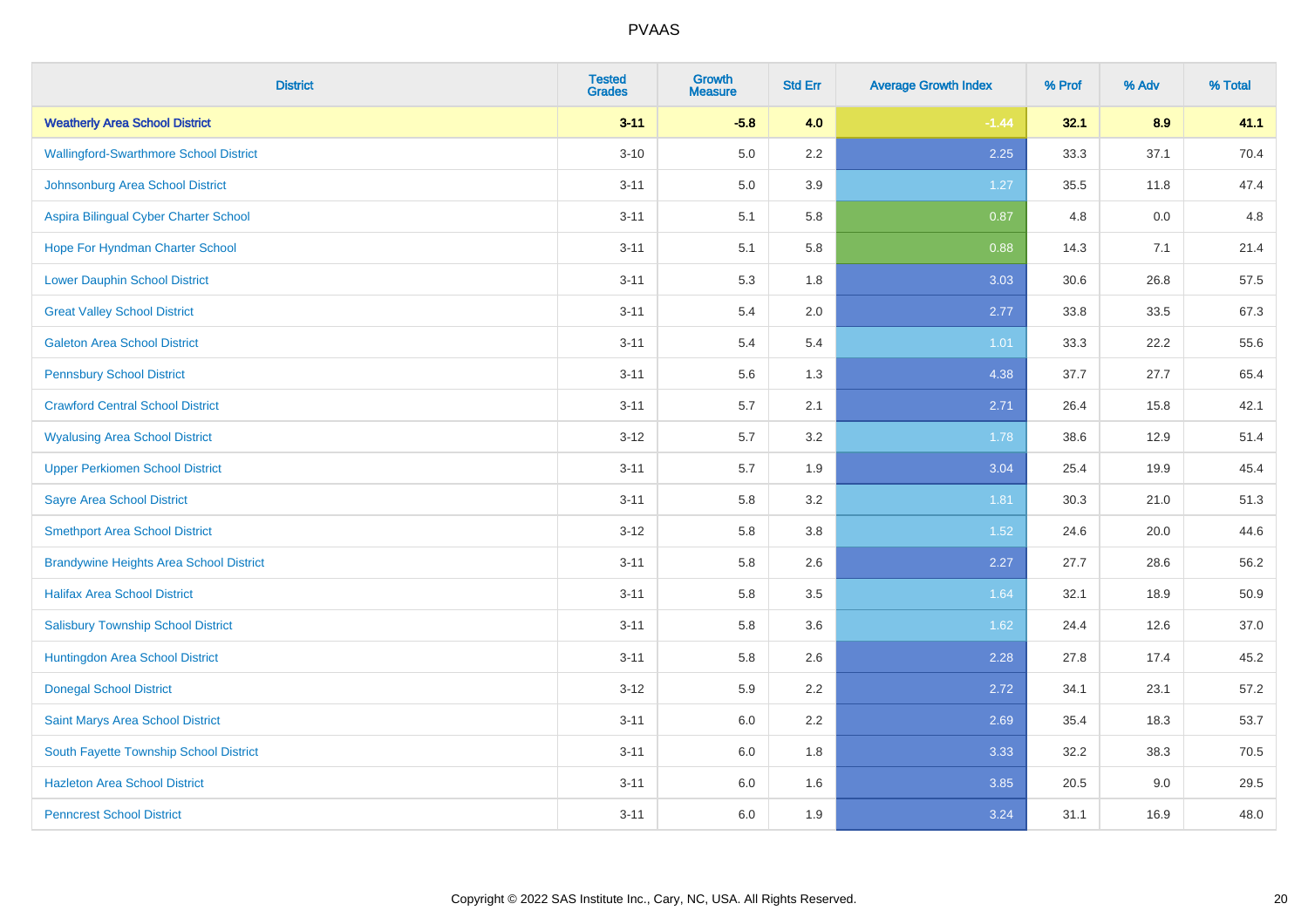| <b>District</b>                                | <b>Tested</b><br><b>Grades</b> | <b>Growth</b><br><b>Measure</b> | <b>Std Err</b> | <b>Average Growth Index</b> | % Prof | % Adv   | % Total |
|------------------------------------------------|--------------------------------|---------------------------------|----------------|-----------------------------|--------|---------|---------|
| <b>Weatherly Area School District</b>          | $3 - 11$                       | $-5.8$                          | 4.0            | $-1.44$                     | 32.1   | 8.9     | 41.1    |
| Multicultural Academy Charter School           | $9 - 11$                       | 6.0                             | 3.4            | 1.77                        | 12.3   | $0.0\,$ | 12.3    |
| Northern Lehigh School District                | $3 - 12$                       | 6.1                             | 2.5            | 2.42                        | 21.4   | 18.0    | 39.3    |
| South Butler County School District            | $3 - 10$                       | 6.3                             | 2.2            | 2.80                        | 37.8   | 19.2    | 57.0    |
| <b>United School District</b>                  | $3 - 11$                       | 6.3                             | 3.3            | 1.89                        | 38.8   | 16.3    | 55.0    |
| <b>Easton Area School District</b>             | $3 - 12$                       | 6.3                             | 1.3            | 4.91                        | 24.1   | 13.0    | 37.1    |
| <b>Bedford Area School District</b>            | $3 - 11$                       | 6.4                             | 2.4            | 2.68                        | 31.0   | 20.6    | 51.6    |
| People For People Charter School               | $3 - 12$                       | 6.4                             | 5.6            | 1.15                        | 2.4    | 0.0     | 2.4     |
| <b>Tamaqua Area School District</b>            | $3 - 12$                       | 6.5                             | 2.4            | 2.72                        | 34.3   | 17.5    | 51.8    |
| <b>Port Allegany School District</b>           | $3 - 11$                       | 6.5                             | 3.7            | 1.74                        | 26.4   | 11.3    | 37.7    |
| 21st Century Cyber Charter School              | $6 - 12$                       | 6.6                             | 2.1            | 3.16                        | 29.0   | 21.8    | 50.8    |
| <b>Mars Area School District</b>               | $3 - 10$                       | 6.6                             | 1.9            | 3.45                        | 36.7   | 32.4    | 69.1    |
| <b>Mastery Charter School - Hardy Williams</b> | $3 - 11$                       | 6.6                             | 3.0            | 2.21                        | 24.7   | 1.2     | 25.9    |
| <b>Bellefonte Area School District</b>         | $3 - 11$                       | 6.7                             | 2.0            | 3.34                        | 28.8   | 21.5    | 50.2    |
| <b>Abington Heights School District</b>        | $3 - 11$                       | 6.7                             | 1.7            | 4.00                        | 33.8   | 31.7    | 65.5    |
| Pennsylvania Distance Learning Charter School  | $3-12$                         | 6.8                             | 3.4            | 1.99                        | 19.8   | $6.2\,$ | 25.9    |
| <b>Northern Potter School District</b>         | $3-12$                         | 6.8                             | 4.6            | 1.48                        | 30.6   | 11.1    | 41.7    |
| Northern Tioga School District                 | $3 - 12$                       | 6.8                             | 2.6            | 2.64                        | 25.0   | 16.9    | 41.9    |
| <b>Brookville Area School District</b>         | $3 - 11$                       | 6.8                             | 3.1            | 2.19                        | 46.1   | 14.6    | 60.7    |
| Ephrata Area School District                   | $3 - 11$                       | 6.8                             | 1.7            | 4.08                        | 31.6   | 17.1    | 48.8    |
| <b>Muncy School District</b>                   | $3 - 11$                       | 6.9                             | 3.3            | 2.12                        | 37.6   | 18.8    | 56.4    |
| <b>William Penn School District</b>            | $3 - 12$                       | 7.0                             | 1.9            | 3.61                        | 14.0   | 7.2     | 21.3    |
| <b>Bentworth School District</b>               | $3 - 11$                       | 7.0                             | 3.0            | 2.36                        | 26.6   | 17.0    | 43.6    |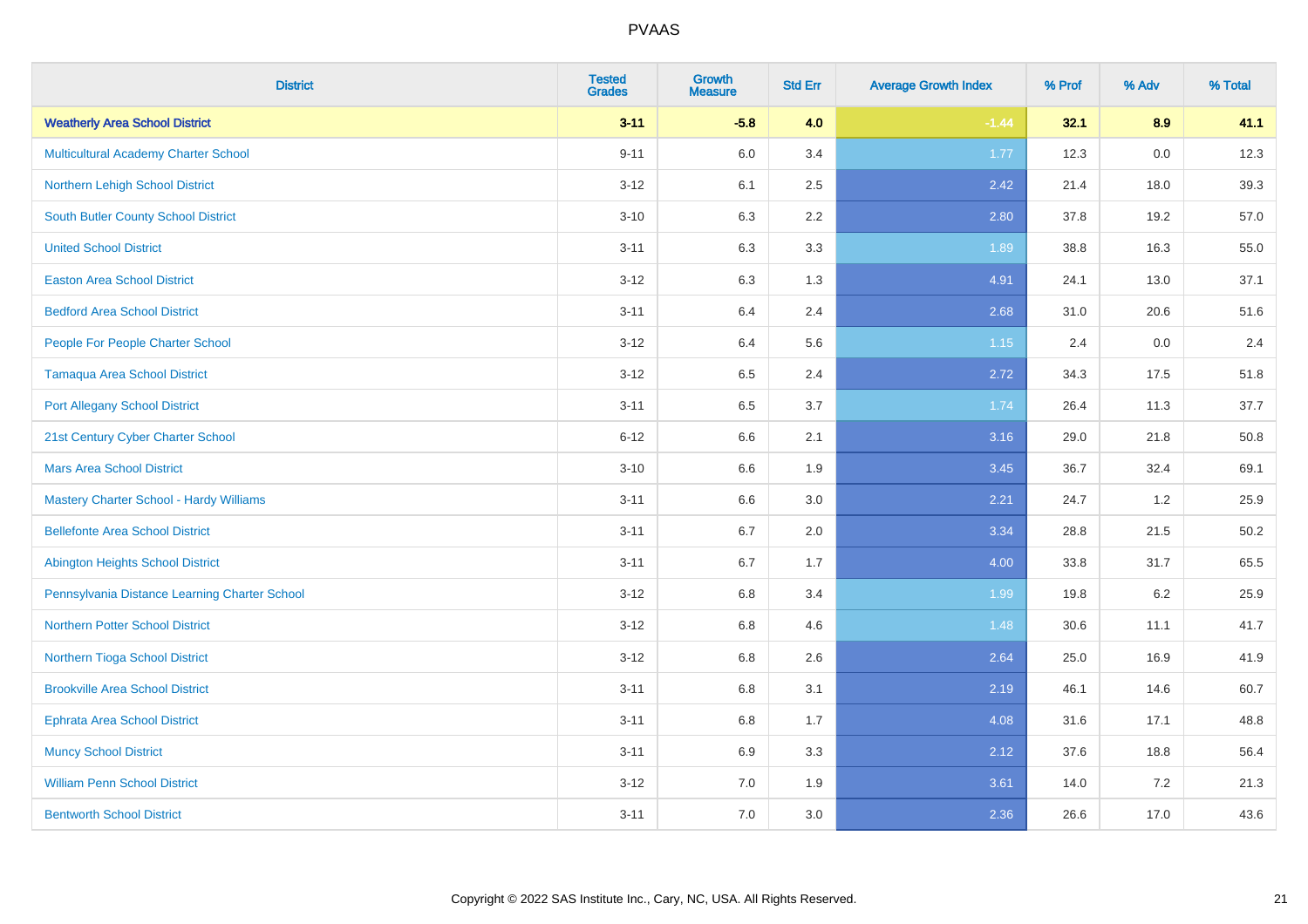| <b>District</b>                               | <b>Tested</b><br><b>Grades</b> | <b>Growth</b><br><b>Measure</b> | <b>Std Err</b> | <b>Average Growth Index</b> | % Prof | % Adv | % Total |
|-----------------------------------------------|--------------------------------|---------------------------------|----------------|-----------------------------|--------|-------|---------|
| <b>Weatherly Area School District</b>         | $3 - 11$                       | $-5.8$                          | 4.0            | $-1.44$                     | 32.1   | 8.9   | 41.1    |
| <b>Leechburg Area School District</b>         | $3 - 11$                       | 7.0                             | 3.9            | 1.79                        | 37.7   | 4.9   | 42.6    |
| <b>Penn Manor School District</b>             | $3 - 11$                       | 7.1                             | 1.5            | 4.82                        | 26.7   | 20.5  | 47.2    |
| <b>Elizabethtown Area School District</b>     | $3 - 12$                       | 7.1                             | 1.7            | 4.19                        | 36.4   | 27.6  | 64.0    |
| <b>Esperanza Cyber Charter School</b>         | $3 - 11$                       | 7.1                             | 6.1            | 1.15                        | 8.8    | 2.9   | 11.8    |
| <b>Conrad Weiser Area School District</b>     | $3 - 11$                       | 7.1                             | 2.1            | 3.34                        | 28.2   | 14.4  | 42.6    |
| Dr Robert Ketterer Charter School Inc         | $6 - 12$                       | 7.1                             | 4.3            | 1.66                        | 7.3    | 1.7   | 9.0     |
| <b>Dover Area School District</b>             | $3 - 12$                       | 7.1                             | 1.9            | 3.78                        | 33.0   | 18.7  | 51.7    |
| <b>Phoenixville Area School District</b>      | $3 - 11$                       | 7.3                             | 1.8            | 3.96                        | 32.3   | 27.6  | 59.8    |
| <b>York Suburban School District</b>          | $3 - 11$                       | 7.4                             | 2.1            | 3.55                        | 24.9   | 31.2  | 56.1    |
| <b>Pennridge School District</b>              | $3 - 10$                       | 7.4                             | 1.5            | 5.10                        | 32.0   | 27.6  | 59.6    |
| <b>Hampton Township School District</b>       | $3 - 11$                       | 7.4                             | 2.0            | 3.79                        | 37.9   | 39.2  | 77.0    |
| <b>Radnor Township School District</b>        | $3 - 12$                       | $7.5\,$                         | 1.9            | 4.03                        | 33.0   | 38.3  | 71.3    |
| <b>Stroudsburg Area School District</b>       | $3 - 11$                       | 7.5                             | 1.6            | 4.70                        | 30.4   | 18.3  | 48.7    |
| <b>Bald Eagle Area School District</b>        | $3 - 11$                       | 7.6                             | 2.5            | 3.00                        | 31.6   | 15.6  | 47.3    |
| <b>Conewago Valley School District</b>        | $3-12$                         | 7.6                             | 1.7            | 4.46                        | 41.3   | 19.4  | 60.6    |
| <b>Avon Grove School District</b>             | $3 - 10$                       | 7.6                             | 1.4            | 5.29                        | 33.7   | 33.2  | 67.0    |
| <b>Juniata County School District</b>         | $3 - 12$                       | 7.7                             | 2.0            | 3.81                        | 22.9   | 18.9  | 41.8    |
| <b>Palisades School District</b>              | $3 - 11$                       | 7.7                             | 2.9            | 2.66                        | 27.8   | 20.3  | 48.1    |
| <b>Keystone School District</b>               | $3 - 11$                       | 7.8                             | 5.7            | 1.37                        | 35.0   | 45.0  | 80.0    |
| <b>Glendale School District</b>               | $3 - 10$                       | 7.9                             | 3.5            | 2.25                        | 42.6   | 9.3   | 51.8    |
| <b>Mastery Charter School - Thomas Campus</b> | $3 - 10$                       | 7.9                             | 5.7            | 1.39                        | 12.5   | 0.0   | 12.5    |
| Pennsylvania Leadership Charter School        | $3 - 11$                       | 8.0                             | 1.9            | 4.22                        | 33.1   | 27.8  | 60.9    |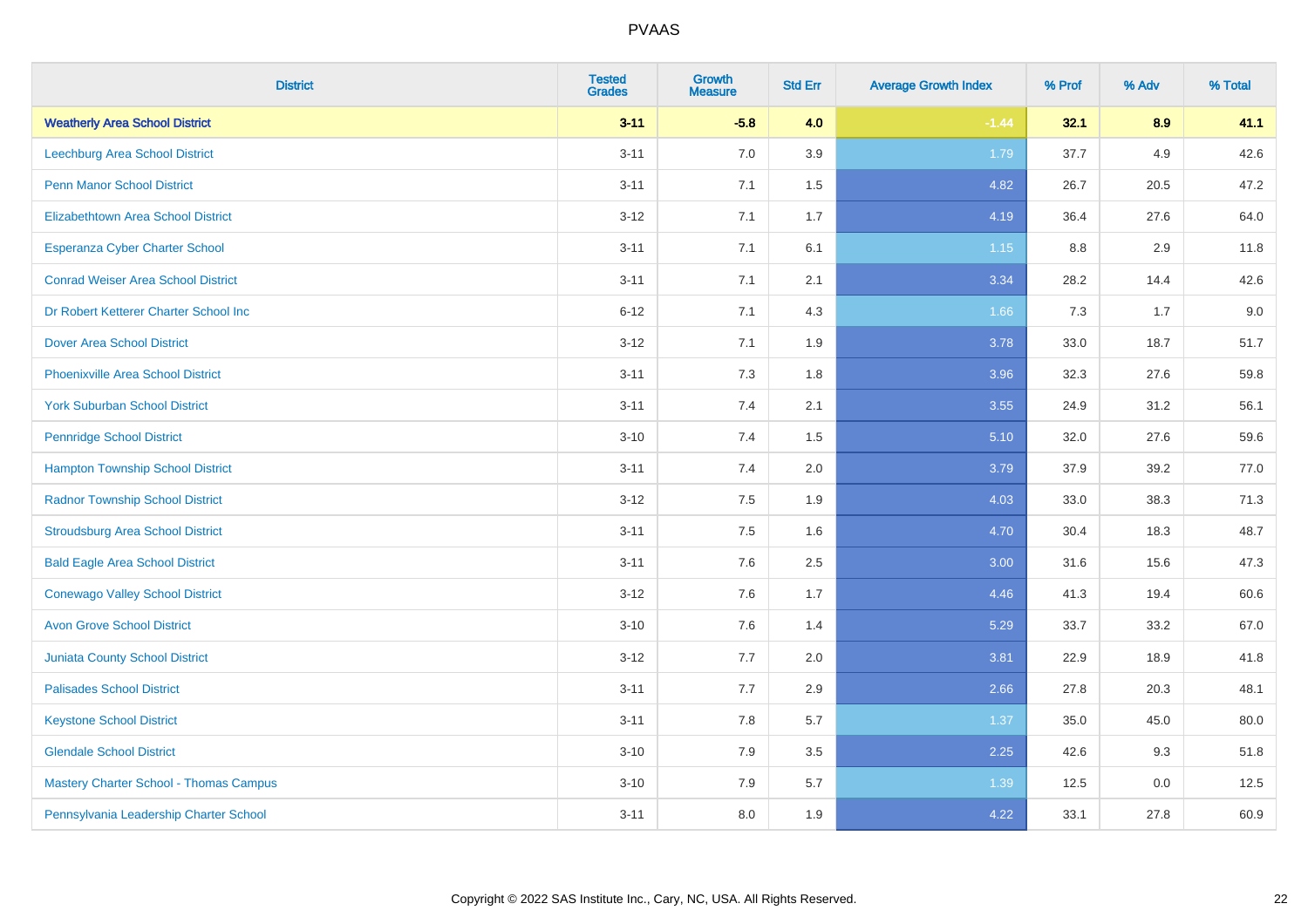| <b>District</b>                                | <b>Tested</b><br><b>Grades</b> | <b>Growth</b><br><b>Measure</b> | <b>Std Err</b> | <b>Average Growth Index</b> | % Prof | % Adv | % Total |
|------------------------------------------------|--------------------------------|---------------------------------|----------------|-----------------------------|--------|-------|---------|
| <b>Weatherly Area School District</b>          | $3 - 11$                       | $-5.8$                          | 4.0            | $-1.44$                     | 32.1   | 8.9   | 41.1    |
| <b>Dallas School District</b>                  | $3 - 11$                       | 8.1                             | 2.1            | 3.87                        | 32.4   | 22.4  | 54.8    |
| <b>Benton Area School District</b>             | $3 - 10$                       | 8.1                             | 4.0            | 2.01                        | 35.7   | 28.6  | 64.3    |
| <b>Cornwall-Lebanon School District</b>        | $3 - 11$                       | 8.2                             | 1.6            | 5.24                        | 28.0   | 20.5  | 48.6    |
| <b>Blue Ridge School District</b>              | $3 - 11$                       | 8.3                             | 3.7            | 2.24                        | 29.6   | 9.3   | 38.9    |
| <b>Fairview School District</b>                | $3 - 11$                       | 8.3                             | 2.4            | 3.43                        | 41.9   | 34.9  | 76.7    |
| <b>Canton Area School District</b>             | $3 - 11$                       | 8.4                             | 2.9            | 2.92                        | 13.8   | 23.0  | 36.8    |
| Northern York County School District           | $3 - 11$                       | 8.4                             | 1.8            | 4.63                        | 24.3   | 23.1  | 47.4    |
| <b>Neshaminy School District</b>               | $3 - 11$                       | 8.6                             | 1.3            | 6.56                        | 31.3   | 23.9  | 55.2    |
| Oil City Area School District                  | $3 - 11$                       | 8.6                             | 2.4            | 3.56                        | 29.1   | 13.1  | 42.2    |
| <b>West Allegheny School District</b>          | $3 - 12$                       | 8.6                             | 2.0            | 4.34                        | 37.3   | 27.2  | 64.5    |
| <b>Lower Moreland Township School District</b> | $3 - 11$                       | 8.7                             | 2.0            | 4.35                        | 38.2   | 33.2  | 71.4    |
| <b>Tredyffrin-Easttown School District</b>     | $3 - 10$                       | 8.7                             | 2.4            | 3.57                        | 35.2   | 35.8  | 71.0    |
| <b>Homer-Center School District</b>            | $3 - 11$                       | 8.8                             | 3.5            | 2.53                        | 38.0   | 17.7  | 55.8    |
| Kane Area School District                      | $3 - 10$                       | 8.8                             | 2.9            | 3.07                        | 31.4   | 19.8  | 51.2    |
| <b>Wallenpaupack Area School District</b>      | $3 - 11$                       | 8.8                             | 2.1            | 4.28                        | 28.5   | 18.9  | 47.4    |
| <b>East Penn School District</b>               | $3 - 11$                       | 8.9                             | 1.2            | 7.61                        | 32.8   | 26.4  | 59.2    |
| <b>Spring Cove School District</b>             | $3 - 11$                       | 9.1                             | 2.4            | 3.77                        | 31.8   | 25.4  | 57.1    |
| <b>Millcreek Township School District</b>      | $3 - 11$                       | 9.1                             | 1.4            | 6.61                        | 34.5   | 30.1  | 64.6    |
| <b>Pine-Richland School District</b>           | $3 - 11$                       | 9.3                             | 1.7            | 5.56                        | 42.3   | 35.8  | 78.1    |
| <b>Valley View School District</b>             | $3 - 11$                       | 9.3                             | 2.2            | 4.18                        | 26.6   | 23.1  | 49.7    |
| <b>Kutztown Area School District</b>           | $3 - 12$                       | 9.3                             | 2.8            | 3.34                        | 38.5   | 14.6  | 53.2    |
| <b>Apollo-Ridge School District</b>            | $3 - 12$                       | 9.5                             | 3.0            | 3.23                        | 34.0   | 9.4   | 43.4    |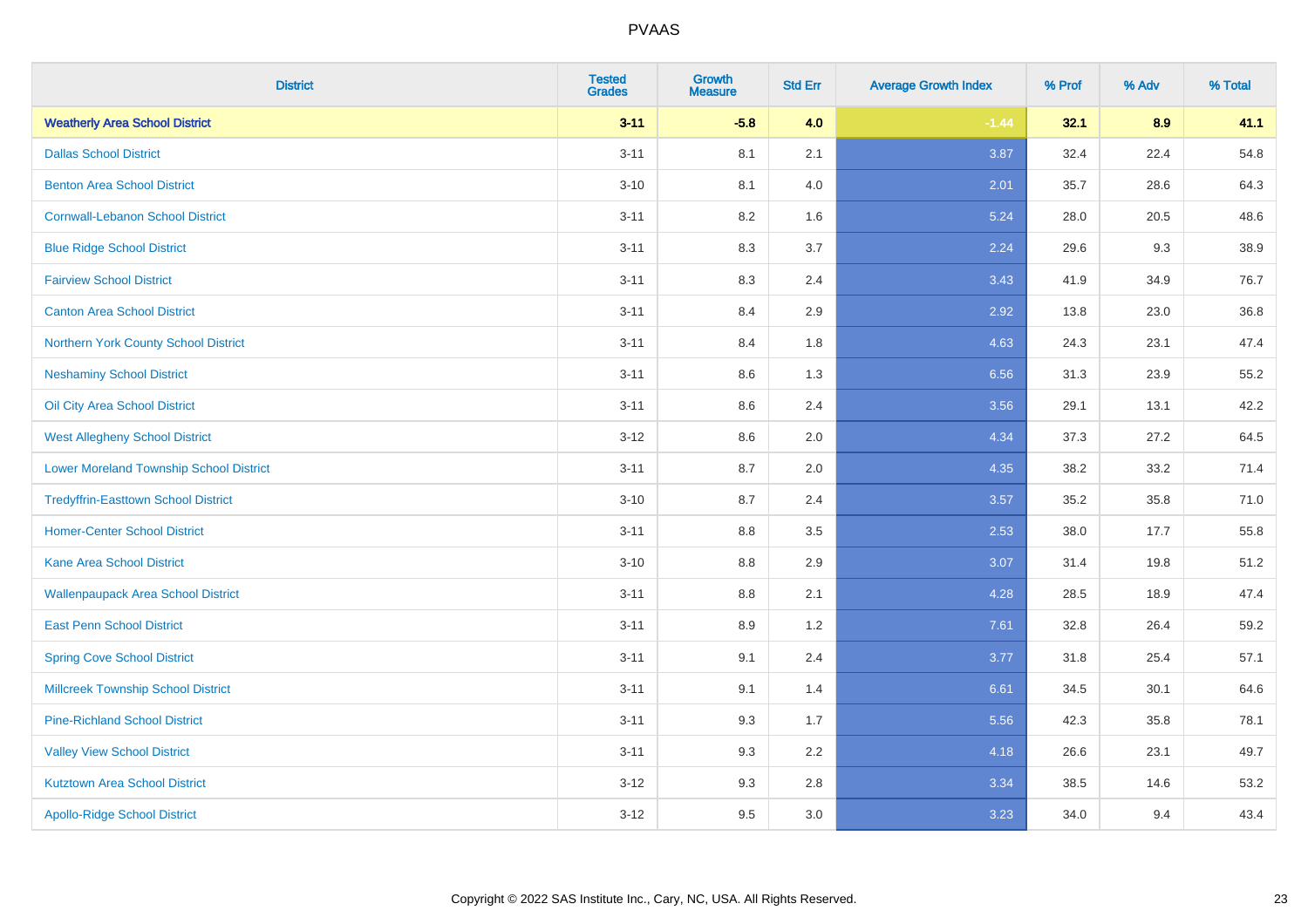| <b>District</b>                          | <b>Tested</b><br><b>Grades</b> | <b>Growth</b><br><b>Measure</b> | <b>Std Err</b> | <b>Average Growth Index</b> | % Prof | % Adv | % Total |
|------------------------------------------|--------------------------------|---------------------------------|----------------|-----------------------------|--------|-------|---------|
| <b>Weatherly Area School District</b>    | $3 - 11$                       | $-5.8$                          | 4.0            | $-1.44$                     | 32.1   | 8.9   | 41.1    |
| <b>Avon Grove Charter School</b>         | $3 - 11$                       | 9.8                             | 3.1            | 3.18                        | 32.4   | 26.0  | 58.4    |
| <b>Armstrong School District</b>         | $3 - 11$                       | 9.8                             | 1.6            | 6.22                        | 32.8   | 24.6  | 57.4    |
| <b>Oswayo Valley School District</b>     | $3 - 12$                       | 9.9                             | 5.1            | 1.93                        | 26.5   | 44.1  | 70.6    |
| <b>Fleetwood Area School District</b>    | $3 - 10$                       | 10.4                            | 2.0            | 5.19                        | 31.7   | 25.8  | 57.5    |
| <b>Warrior Run School District</b>       | $3 - 11$                       | 10.5                            | 2.7            | 3.86                        | 34.1   | 16.8  | 50.9    |
| <b>Manheim Township School District</b>  | $3 - 12$                       | 10.9                            | 1.5            | 7.51                        | 30.9   | 31.0  | 61.9    |
| <b>Methacton School District</b>         | $3 - 11$                       | 11.0                            | 1.6            | 6.94                        | 36.0   | 33.6  | 69.6    |
| <b>West Perry School District</b>        | $3 - 11$                       | 11.0                            | 2.3            | 4.76                        | 26.9   | 20.5  | 47.4    |
| Lampeter-Strasburg School District       | $3 - 12$                       | 11.0                            | 1.9            | 5.69                        | 35.4   | 32.3  | 67.7    |
| Wilmington Area School District          | $3 - 11$                       | 11.1                            | 3.3            | 3.37                        | 29.8   | 26.2  | 56.0    |
| <b>Belle Vernon Area School District</b> | $3 - 11$                       | 11.1                            | 2.3            | 4.88                        | 31.6   | 25.4  | 57.1    |
| <b>Steel Valley School District</b>      | $3 - 11$                       | 11.1                            | 3.3            | 3.33                        | 34.8   | 10.1  | 44.9    |
| <b>Upper Darby School District</b>       | $3 - 12$                       | 11.2                            | 1.4            | 8.28                        | 23.8   | 11.8  | 35.6    |
| <b>Greenwood School District</b>         | $3 - 11$                       | 11.3                            | 3.6            | 3.14                        | 31.2   | 32.8  | 63.9    |
| <b>Franklin Regional School District</b> | $3 - 11$                       | 11.3                            | 1.8            | 6.13                        | 30.0   | 35.0  | 65.0    |
| <b>Lehighton Area School District</b>    | $3 - 11$                       | 11.4                            | 2.4            | 4.84                        | 30.5   | 24.9  | 55.3    |
| <b>Line Mountain School District</b>     | $3 - 11$                       | 11.7                            | 3.9            | 3.01                        | 40.4   | 42.3  | 82.7    |
| <b>Whitehall-Coplay School District</b>  | $3 - 11$                       | 11.8                            | 1.7            | 7.06                        | 32.3   | 21.7  | 54.0    |
| <b>Indiana Area School District</b>      | $3 - 11$                       | 12.0                            | 2.0            | 5.98                        | 30.0   | 30.4  | 60.3    |
| <b>Blue Mountain School District</b>     | $3 - 10$                       | 12.2                            | 2.1            | 5.81                        | 30.7   | 26.1  | 56.8    |
| <b>Quaker Valley School District</b>     | $3 - 11$                       | 12.2                            | 2.5            | 4.90                        | 39.5   | 26.4  | 65.9    |
| <b>Montrose Area School District</b>     | $3 - 10$                       | 12.3                            | 2.8            | 4.41                        | 37.8   | 28.9  | 66.7    |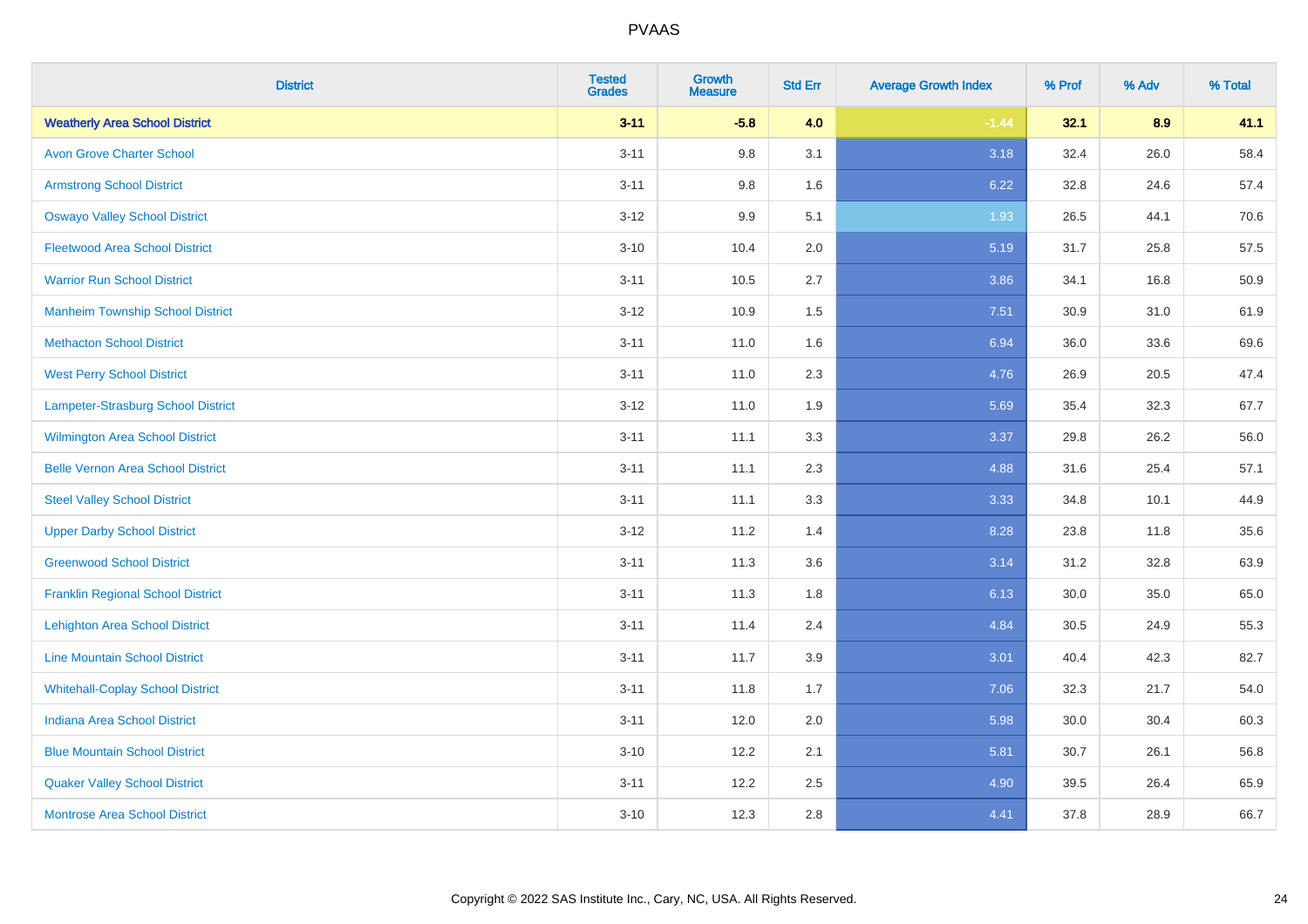| <b>District</b>                                 | <b>Tested</b><br><b>Grades</b> | <b>Growth</b><br><b>Measure</b> | <b>Std Err</b> | <b>Average Growth Index</b> | % Prof | % Adv    | % Total |
|-------------------------------------------------|--------------------------------|---------------------------------|----------------|-----------------------------|--------|----------|---------|
| <b>Weatherly Area School District</b>           | $3 - 11$                       | $-5.8$                          | 4.0            | $-1.44$                     | 32.1   | 8.9      | 41.1    |
| <b>Mifflin County School District</b>           | $3 - 11$                       | 12.3                            | 1.6            | 7.69                        | 35.1   | 15.1     | 50.3    |
| <b>Cocalico School District</b>                 | $3 - 11$                       | 12.3                            | 1.9            | 6.48                        | 28.2   | 32.3     | 60.5    |
| <b>Allegheny-Clarion Valley School District</b> | $3 - 10$                       | 12.3                            | 4.1            | 3.03                        | 33.3   | 19.0     | 52.4    |
| <b>Manheim Central School District</b>          | $3 - 11$                       | 12.8                            | 2.0            | 6.52                        | 27.8   | 35.4     | 63.2    |
| Pen Argyl Area School District                  | $3 - 12$                       | 12.8                            | 2.5            | 5.10                        | 28.5   | 23.8     | 52.3    |
| <b>Central York School District</b>             | $3 - 12$                       | 12.9                            | 1.5            | 8.64                        | 31.4   | 24.1     | 55.5    |
| <b>Laurel School District</b>                   | $3 - 11$                       | 13.0                            | 3.1            | 4.19                        | 30.3   | 15.7     | 46.1    |
| <b>North Pocono School District</b>             | $3 - 11$                       | 13.1                            | 3.7            | 3.54                        | 31.4   | 33.3     | 64.7    |
| Maritime Academy Charter School                 | $3 - 10$                       | 13.2                            | 3.1            | 4.29                        | 24.0   | 1.3      | 25.3    |
| <b>Lakeland School District</b>                 | $3 - 11$                       | 13.3                            | 2.8            | 4.80                        | 22.2   | 21.2     | 43.4    |
| <b>Tuscarora School District</b>                | $3 - 11$                       | 13.4                            | 2.2            | 6.20                        | 37.1   | 26.3     | 63.4    |
| <b>Hempfield School District</b>                | $3 - 11$                       | 13.4                            | 1.3            | 10.53                       | 29.9   | 36.8     | 66.7    |
| <b>Harbor Creek School District</b>             | $3 - 11$                       | 13.4                            | 2.3            | 5.80                        | 34.5   | 40.7     | 75.2    |
| <b>Council Rock School District</b>             | $3 - 11$                       | 13.5                            | 1.1            | 12.27                       | 32.0   | 35.4     | 67.4    |
| <b>Iroquois School District</b>                 | $3 - 11$                       | 13.6                            | 2.8            | 4.83                        | 33.3   | 16.0     | 49.4    |
| <b>Upper Saint Clair School District</b>        | $3 - 11$                       | 13.8                            | 1.8            | 7.86                        | 32.2   | 44.5     | 76.7    |
| <b>Upper Merion Area School District</b>        | $3 - 11$                       | 14.0                            | 2.0            | 7.15                        | 34.4   | 32.6     | 67.0    |
| <b>Hermitage School District</b>                | $3 - 12$                       | 14.0                            | 2.5            | 5.59                        | 34.0   | 27.0     | 61.0    |
| <b>Peters Township School District</b>          | $3 - 11$                       | 14.1                            | 1.7            | 8.16                        | 35.2   | 41.6     | 76.8    |
| Penns Valley Area School District               | $3 - 12$                       | 14.1                            | 2.6            | 5.33                        | 29.6   | 23.3     | 52.9    |
| Capital Area School for the Arts Charter School | $9 - 11$                       | 14.2                            | 4.5            | 3.13                        | 27.5   | $30.0\,$ | 57.5    |
| <b>Agora Cyber Charter School</b>               | $3 - 11$                       | 14.6                            | 2.4            | 6.03                        | 24.7   | 19.5     | 44.2    |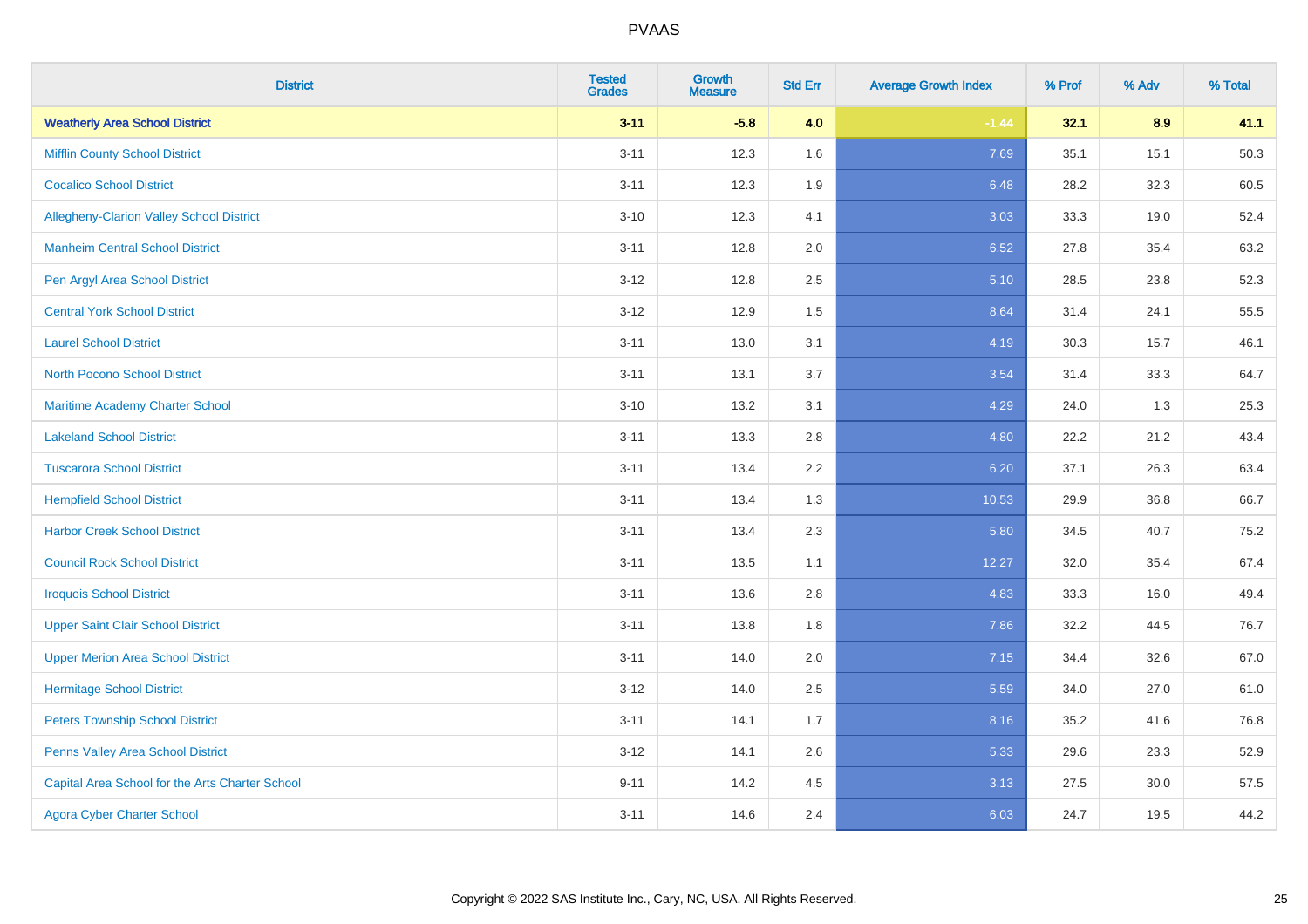| <b>District</b>                               | <b>Tested</b><br><b>Grades</b> | <b>Growth</b><br><b>Measure</b> | <b>Std Err</b> | <b>Average Growth Index</b> | % Prof | % Adv | % Total |
|-----------------------------------------------|--------------------------------|---------------------------------|----------------|-----------------------------|--------|-------|---------|
| <b>Weatherly Area School District</b>         | $3 - 11$                       | $-5.8$                          | 4.0            | $-1.44$                     | 32.1   | 8.9   | 41.1    |
| <b>Coudersport Area School District</b>       | $3 - 11$                       | 14.8                            | 3.4            | 4.33                        | 34.7   | 28.0  | 62.7    |
| <b>Lake-Lehman School District</b>            | $3 - 11$                       | 14.9                            | 2.8            | 5.34                        | 25.8   | 22.5  | 48.3    |
| <b>Southern York County School District</b>   | $3 - 11$                       | 15.5                            | 1.8            | 8.48                        | 37.6   | 29.2  | 66.8    |
| <b>Central Bucks School District</b>          | $3 - 11$                       | 15.5                            | 0.9            | 17.94                       | 34.8   | 41.4  | 76.2    |
| <b>Delaware Valley School District</b>        | $3 - 11$                       | 15.7                            | 1.6            | 9.62                        | 36.7   | 32.1  | 68.8    |
| <b>Punxsutawney Area School District</b>      | $3 - 11$                       | 15.8                            | 2.7            | 5.83                        | 18.6   | 29.0  | 47.6    |
| <b>Unionville-Chadds Ford School District</b> | $3 - 11$                       | 15.8                            | 1.7            | 9.12                        | 31.2   | 48.0  | 79.2    |
| Palmyra Area School District                  | $3 - 11$                       | 16.2                            | 1.8            | 9.02                        | 38.8   | 34.0  | 72.8    |
| <b>Upper Dauphin Area School District</b>     | $3 - 11$                       | 16.5                            | 5.1            | 3.26                        | 37.5   | 26.8  | 64.3    |
| <b>Spring-Ford Area School District</b>       | $3 - 11$                       | 16.6                            | 1.2            | 14.02                       | 30.4   | 45.3  | 75.7    |
| <b>West Branch Area School District</b>       | $3 - 11$                       | 17.0                            | 3.3            | 5.20                        | 47.1   | 19.1  | 66.2    |
| North Penn School District                    | $3 - 11$                       | 17.6                            | 1.0            | 17.53                       | 30.8   | 35.7  | 66.4    |
| <b>Fox Chapel Area School District</b>        | $3 - 11$                       | 17.6                            | 1.9            | 9.47                        | 22.9   | 52.0  | 74.9    |
| <b>Pequea Valley School District</b>          | $3 - 11$                       | 18.0                            | 3.1            | 5.74                        | 29.2   | 37.5  | 66.7    |
| North Allegheny School District               | $3 - 11$                       | 18.0                            | 1.3            | 14.25                       | 30.5   | 42.9  | 73.4    |
| <b>Danville Area School District</b>          | $3 - 11$                       | 18.4                            | 2.6            | 7.19                        | 32.0   | 46.1  | 78.1    |
| <b>Souderton Area School District</b>         | $3 - 11$                       | 18.5                            | 1.4            | 12.86                       | 39.2   | 31.2  | 70.4    |
| <b>Cumberland Valley School District</b>      | $3 - 12$                       | 18.6                            | 1.2            | 15.79                       | 31.3   | 39.2  | 70.5    |
| <b>Lower Merion School District</b>           | $3 - 11$                       | 18.9                            | 1.2            | 15.42                       | 29.4   | 48.6  | 78.0    |
| <b>Saucon Valley School District</b>          | $3 - 11$                       | 18.9                            | 2.2            | 8.48                        | 26.0   | 39.6  | 65.6    |
| <b>Berlin Brothersvalley School District</b>  | $3 - 11$                       | 19.6                            | 4.0            | 4.93                        | 28.3   | 41.3  | 69.6    |
| <b>Dallastown Area School District</b>        | $3 - 11$                       | 19.9                            | 1.4            | 14.14                       | 36.8   | 34.2  | 71.0    |